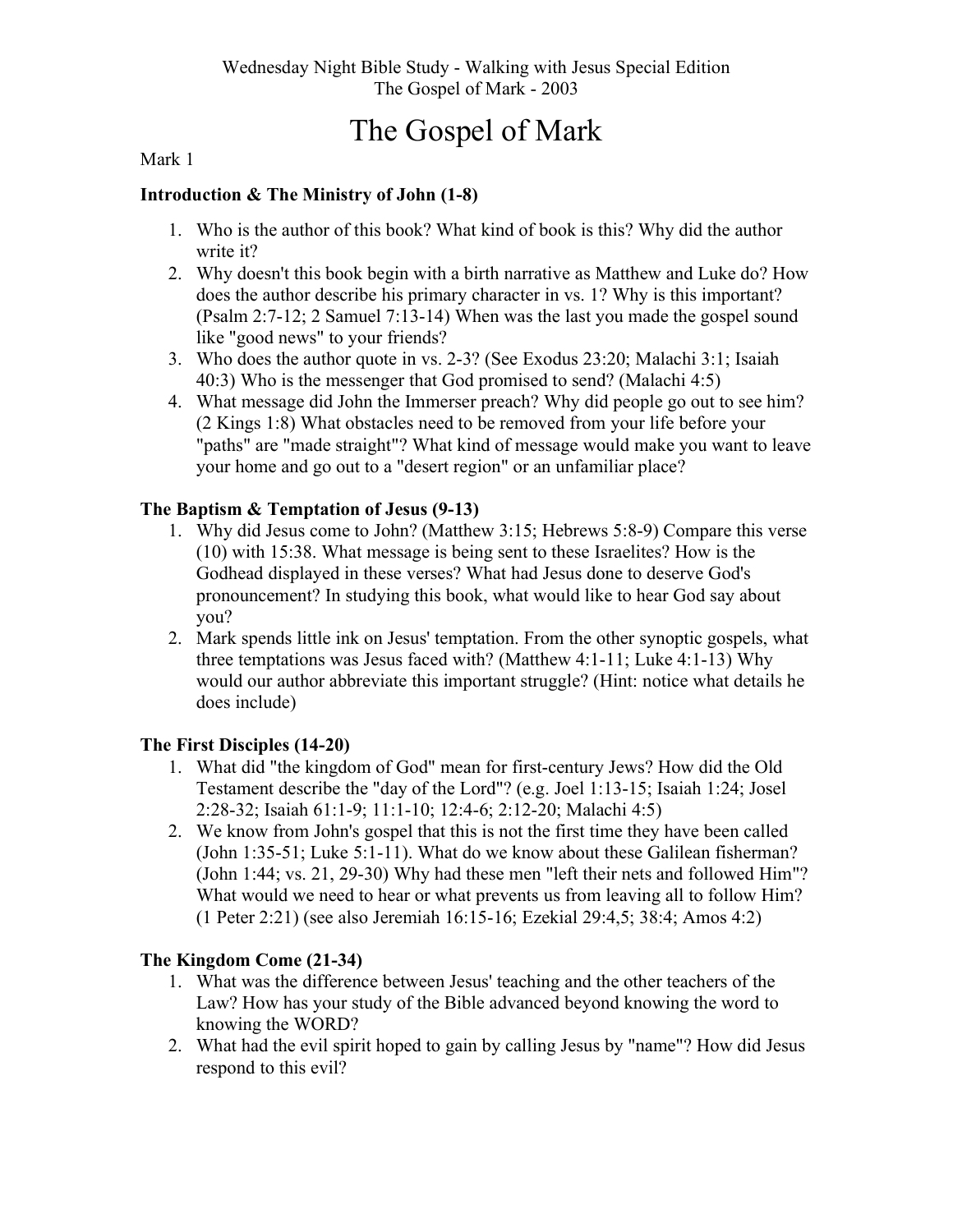3. How did Jesus heal Simon's mother-in-law? Whose home was it? Why did the people wait until after sunset? What message did Jesus send by healing sickness and casting out demons?

#### A Brief Respite (35-39)

- 1. Why did Jesus get out early to pray? What do you think he prayed for? What do you do when you need to get away alone with God?
- 2. Why was everyone looking for Jesus? What temptation faced Jesus at this point? How did Jesus defeat the temptation? Where did He go?

#### The Healing of the Leper (40-45)

- 1. What social taboo did the leper break in coming to Jesus? (Leviticus 13:45-46) What social taboo did Jesus break in healing the man? Why did Jesus want to heal the leper? What did Jesus restore to this man? (Hint: "clean" rather than "healed") What did Jesus instruct the man to do? (Leviticus 14)
- 2. Because of the man's disobedience, how was Jesus' ministry affected? "How often has some well-meaning thing we've done hindered the ministry of Jesus, driving His kingdom out to the edges of our lives?"

#### Suggested Resources:

- Black, Allen. The College Press NIV Commentary: Mark. (College Press, 1995.)[DDN 226.307]
- Garland, David E. Mark: The NIV Application Commentary. (Zondervan, 1996.) [DDN 226.3077]
- Green, Joel B. and Scot McKnight, Gen. Eds. Dictionary of Jesus and the Gospels. (InterVarsity, 1992.) [DDN 226.03]
- Johnson B. W. and Don DeWelt. The Gospel of Mark. (College Press, 1989.) [DDN 226.3]
- Moore, Mark E. The Choronological Life of Christ, Volume 1: From Glory to Galilee. (College Press, 1996.) [DDN 226.1077)
- Peace, Richard, et. al. Gospel: Jesus of Nazareth. (Seredipity House, 1999.) [Study in the Book of Mark] [DDN 226.3]
- \*Pinzon, Scott. Mark: God's Word for the Biblically Inept Series. (Starburst Publishers, 2001.) [DDN 226.3]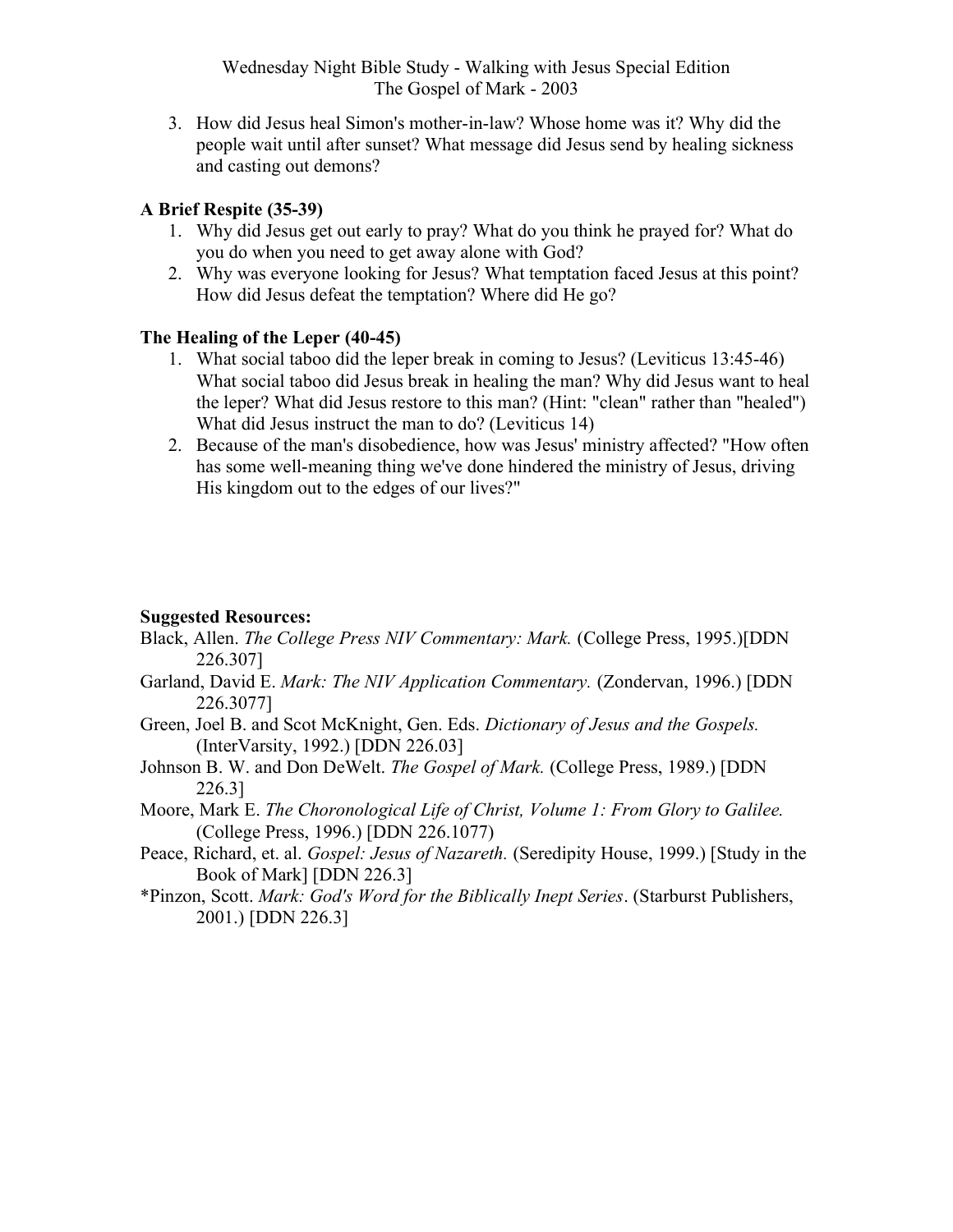# Pericopes - Four Questions

Mark 2

#### Question about Authority /Matthew 9:1-8; Luke 5:17-26

- 1. To what familiar town does Jesus return after his preaching tour through Galilee? Whose house did he probably return to?
- 2. When times are tough, can you count on at least four friends who would help you out? How would you feel as the paralytic if your friends decided to take you to a "holy man"?
- 3. How is 1:15 and 2:5 connected? Why does Jesus address the sin problem first? (John 9:2)
- 4. Who are the scribes? What is at issue with the scribes' question? (Leviticus 24:16; Psalm 103:2,3; 130:4; Isaiah 43:25) Who did these scribes believe Jesus to be?
- 5. What does the paralytic's healing say about Jesus' ability to forgive sin?
- 6. What is the reaction of those who witnessed this event? How should this color our reaction to God's intervention?

#### Question about Company /Matthew 9:9-13; Luke 5:27-32

- 1. Who is Levi? What else do we know about him?
- 2. What kind of people would associate with Levi? How do Jesus' actions here harmonize with Paul's words? (1 Corinthians 5:11) What lesson should we learn from this?
- 3. Who are the Pharisees? What is at issue with the Pharisee's question? (Isaiah 1:16; 62:11)
- 4. In Jesus' response, who is well? Who is sick? Which are you?

#### Question about Fasting /Matthew 9:14-17; Luke 5:33-39

- 3. Who are the disciples of John? Of the Pharisees? What is at issue with their question?
- 4. Who is the bridegroom? (Isaiah 54:5; John 3:29; Revelation 19:7) Why does Jesus indirectly refer to himself as that bridegroom? What does Jesus call those who are the bridegroom?
- 5. What is the principle at issue with the old cloth/ wineskin and new cloth/ wineskin?
- 6. Have you surrendered your filthy rags completely to God? Do you depend on your own good works or upon the free grace of God to see you into Heaven?

#### Question about the Sabbath /Matthew 12:1-8; Luke 6:1-5

- 1. Was it wrong to take heads of grain like that? (Deuteronomy 23:25)
- 2. What "law" were these disciples breaking, according to the Pharisees? (Exodus 34:21)
- 3. What had David done? (1 Samuel 21:1-6) What precedent did David set by this act?
- 4. What does Jesus mean by his statement "The Sabbath was made for man, not man for the Sabbath"? (Genesis 2:1-3; Exodus 20:8-11; John 7:21-24)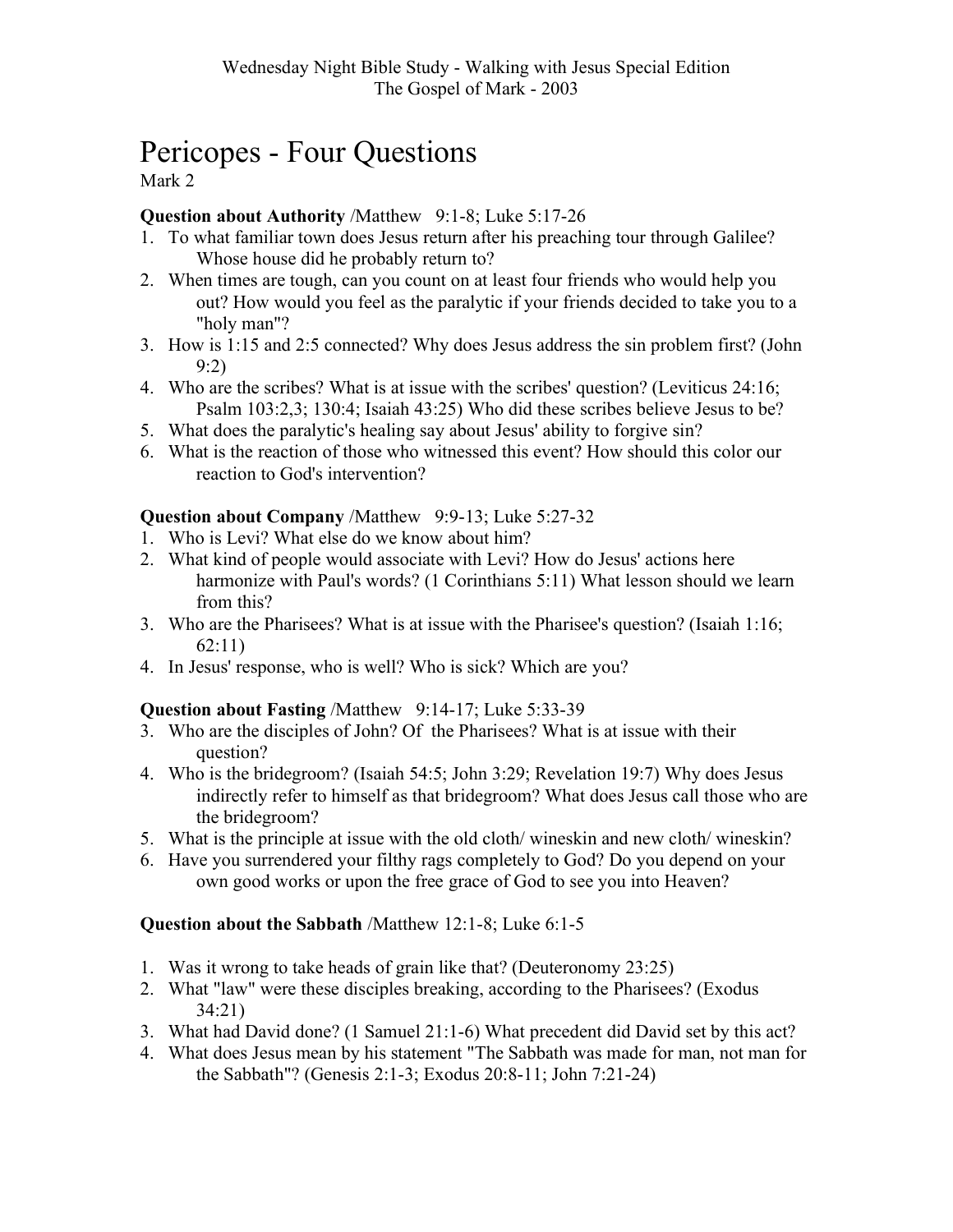5. What can you do to make this church more concerned about people than about rules and regulations?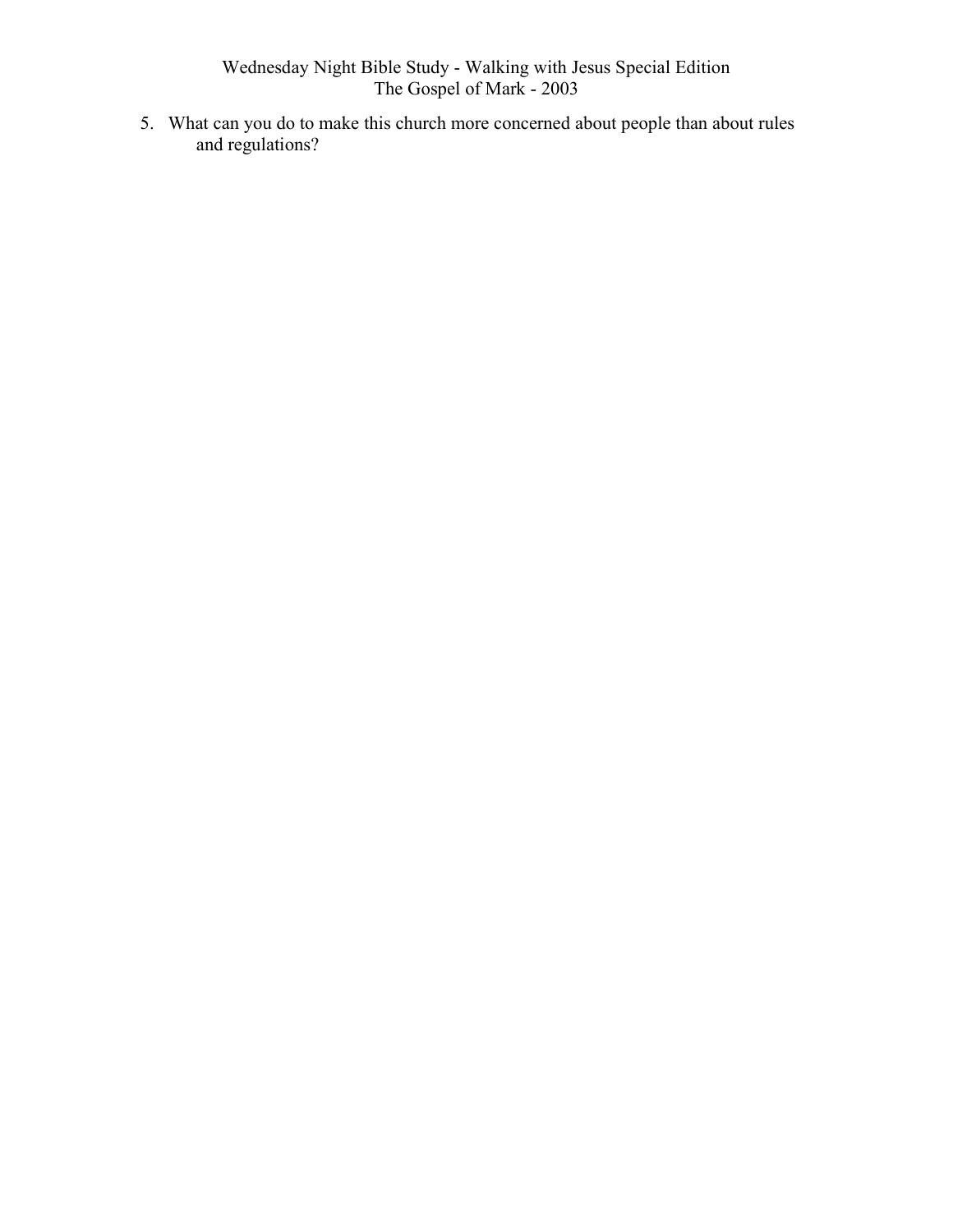# Pericopes - Resistance Grows

Mark 3

#### Work on the Sabbath (1-6) /Matthew 12:9-14; Luke 6:6-11

- 1. Who and why did the group want to accuse Jesus? How have their goals changed from their inception to the time of this story?
- 2. What was Jesus' question to the Pharisees? How would you answer it? How could the Pharisees object? What grounds did they have to object to Jesus' activities? Why should that warn us about our judgment of others? (Romans 14:13)
- 3. What was Jesus' reason for healing the man? Why was Jesus' angry? When do we see Jesus angry? How did Jesus handle His anger? (Ephesians 4:26)
- 4. What is characteristic of Jesus' healings that we do not see in today's medical practice?
- 5. With what rival did the Pharisees plot against Jesus? Why were they rivals? How do the two groups agree in their purpose against Jesus? Was their plotting permissible on the Sabbath?

#### Continuing Ministry (7-12) /Matthew 12:15-21

- 1. Why would Jesus need to "withdraw with His disciples"? Where did they go?
- 2. From where did the crowd come from? Why did they come?
- 3. What one fact are the people blind to yet demons proclaim?
- 4. What kinds of healings did Jesus do? In what way do these verses act as a summary of Jesus' ministry thus far? Why would Mark put a summary here?
- 5. Up to this point, what has Mark presented to us? Is it strictly chronological? Why or why not? How has Jesus presented the gospel?

#### Choosing the 12 (13-19) /Luke 6:12-16

- 1. What new phase in Jesus' ministry is introduced by this passage?
- 2. Why go up on the mountain to choose disciples? (Genesis 8:4, 20; 22:2-14; Exodus 19:1-6; Mark 6:46; 9:2; 13:3) What message was being sent to Israel by the number 12? What historical event(s) are alluded to with Jesus  $+ 12$ ?
- 3. What is unusual about these 12? Are there any with prior teaching or training? If they started with nothing, what does that mean for us? (1 Corinthians 1:26-29)
- 4. Where did they go after they left the mountain?

#### His Family - His Enemies (20-35) /Matthew 12:22-37

- 1. Who are Jesus' "own people"? How do they excuse Jesus' behavior?
- 2. Why would scribes "come down" from Jerusalem?
- 3. Who is "Beelzebub"? Why do scribes ascribe the name to Jesus? Why does Mark put these two stories together?
- 4. How does Jesus refute this lapse in logic? Who are the characters in this parable? (Isaiah 49:24-25; 53:11-12; 1 John 4:4) Where and how was this "strong man" bound? (Judges 16:22; Revelation 20:2)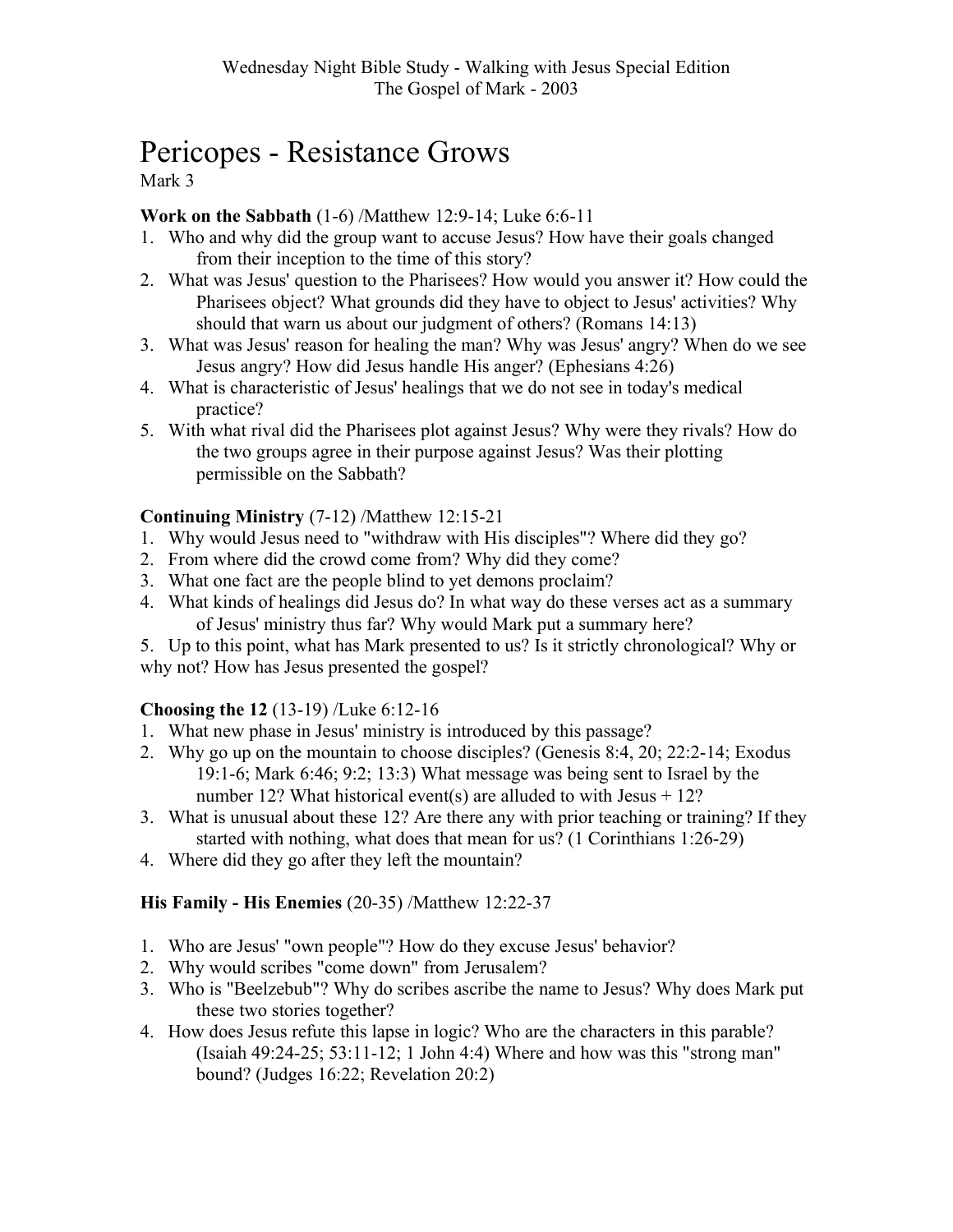- 5. What is this "unpardonable" sin? How is it different from "all sins" that "will be forgiven"?
- 6. Who are Jesus' natural family members? Why are they looking for Him?

7. Who does Jesus say is His family? How is this counter to all the attitudes of His day? (Psalm 27:10)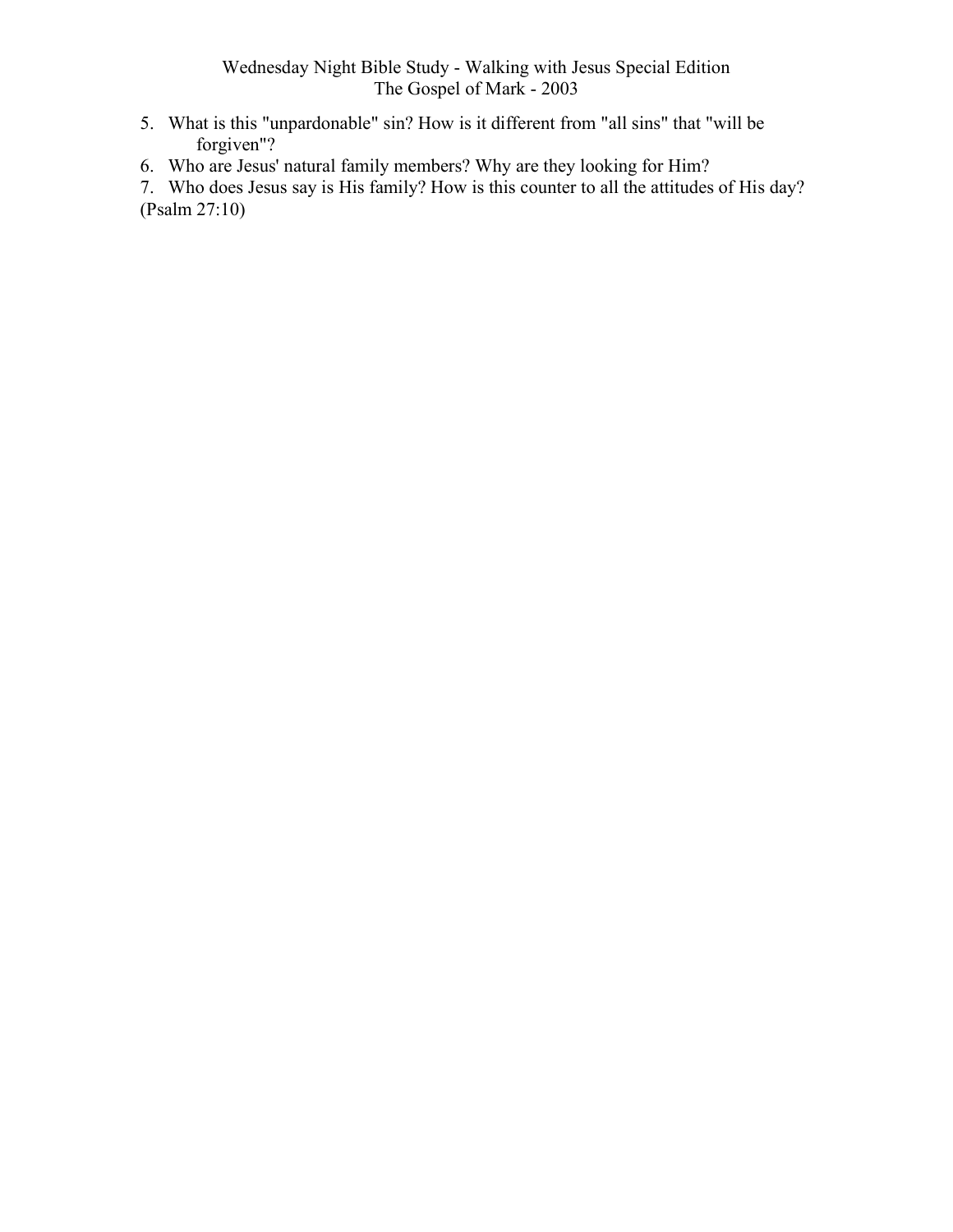# Pericopes - The Mystery of the Kingdom Mark 4

#### The Parable of the Four Soils (1-9) /Matthew 13:1-9; Luke 8:4-8

- 1. How does Mark change gears with this chapter?
- 2. Where did Jesus go to teach? What advantage did this give him?
- 3. What is the parable about? What symbols does Jesus use?
- 4. What kind of people would be able to hear?

#### Jesus Draws a Line (10-12) / Matthew 13:10-17; Luke 8:9-10

- 1. Why does Jesus speak in parables? Matthew 13:10-13;
- 2. To whom are the mysteries reserved about Jesus? John 3:17-19;
- 3. Who are the "outsiders"? How does Isaiah 6:9-10 figure into this? John 9: 39-41; Acts 28:26, 27; Matthew 7:6; Revelation 22:11; John 12:39-41.
- 4. What are they guilty of? Romans 1:18, 24, 26; 11:8
- 5. How can we hope to understand what Jesus says in Parables? 1 Peter 1:10-12; Hebrews 11:39-40; and Luke 10:23-24

#### The Parable of the Four Soils Explained (13-20) / Matthew 13:18-23; Luke 8:11-18

- 1. How does Jesus explain the hard-packed soil? the rocky soil? the weedy soil? the fertile soil?
	- 2. How does Jesus explain the sower and the seed?
	- 3. What is Jesus talking about? How does this speak to you?

#### Parables of Lamp and Measure (21-25) /

- 1. What is a lamp and what is its purpose? What is the lamp a symbol of? When will hidden things be revealed and secrets found out?
- 2. What is the measure, and what is He measuring? What might we have which will be added to or taken away?

#### The Parables of the Growing Seed and the Mustard Seed (26-34) / Matthew 13:31-32

- 1. How does Jesus introduce this parable?
- 2. How is this seed similar to the seed of the first parable? What does this say about the "seed"?
- 3. How does Jesus introduce the mustard seed parable? What is significant about the mustard seed? Is there any importance to the birds?
- 4. Why did Jesus wait until He was alone with His disciples to explain the meaning of the parables? Why aren't the parables explained in the text?

#### Crossing the Galilee (35-41) / Matthew 8:23-27; Luke 8:22-25

- 1. What lake did Jesus and the disciples plan to cross? Are storms typical of this area?
- 2. Was Jesus really tired? How could He be? How can we be? Jeremiah 15:6; Isaiah 7:13; Isaiah 40:28, 31; Galatians 6:9
- 3. How did the disciples lack faith? What did they wake Jesus up for? Psalm 33:8,9; 65:5-7; 89:8-9; 104:5-9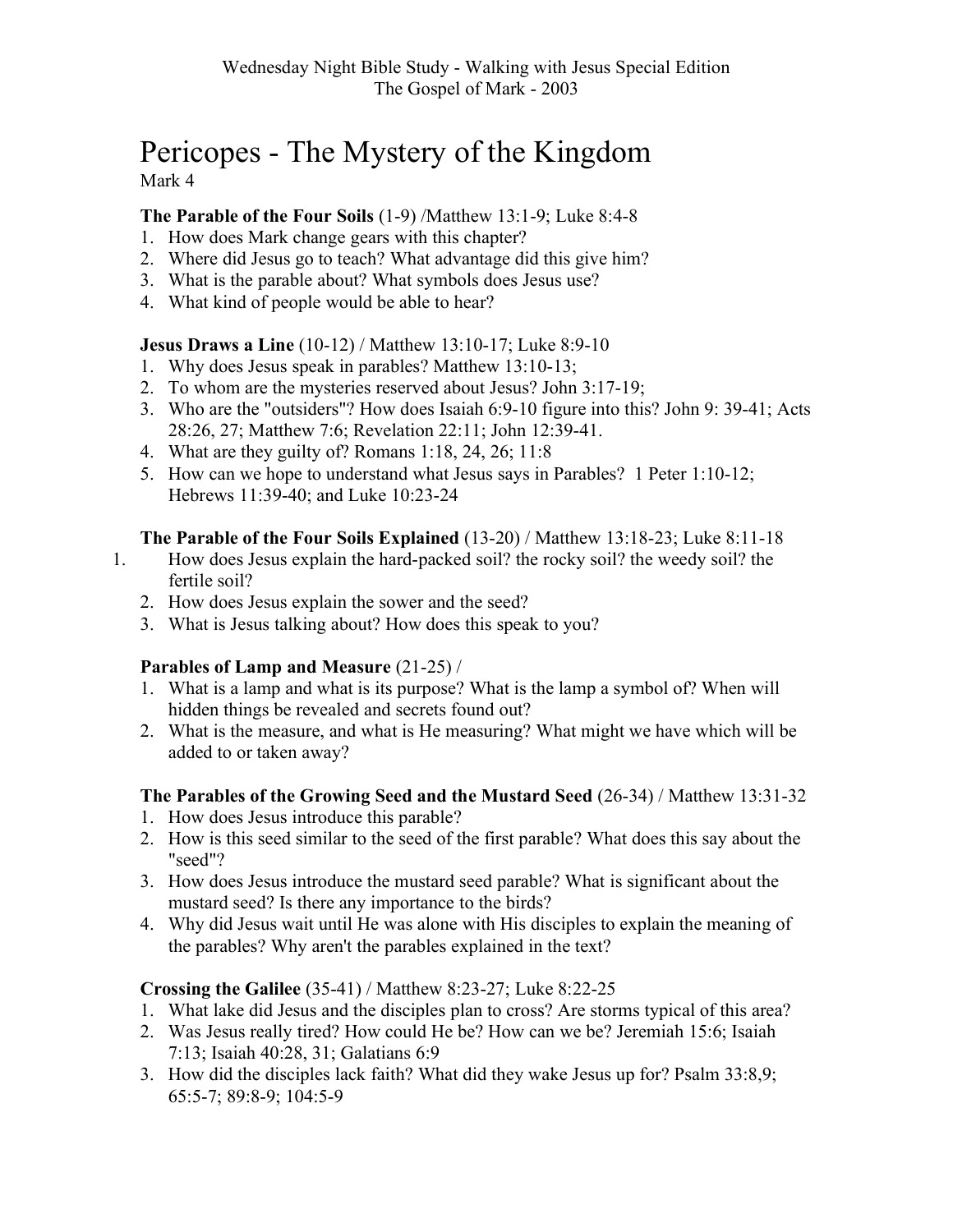4. What impresses you the most about this miracle?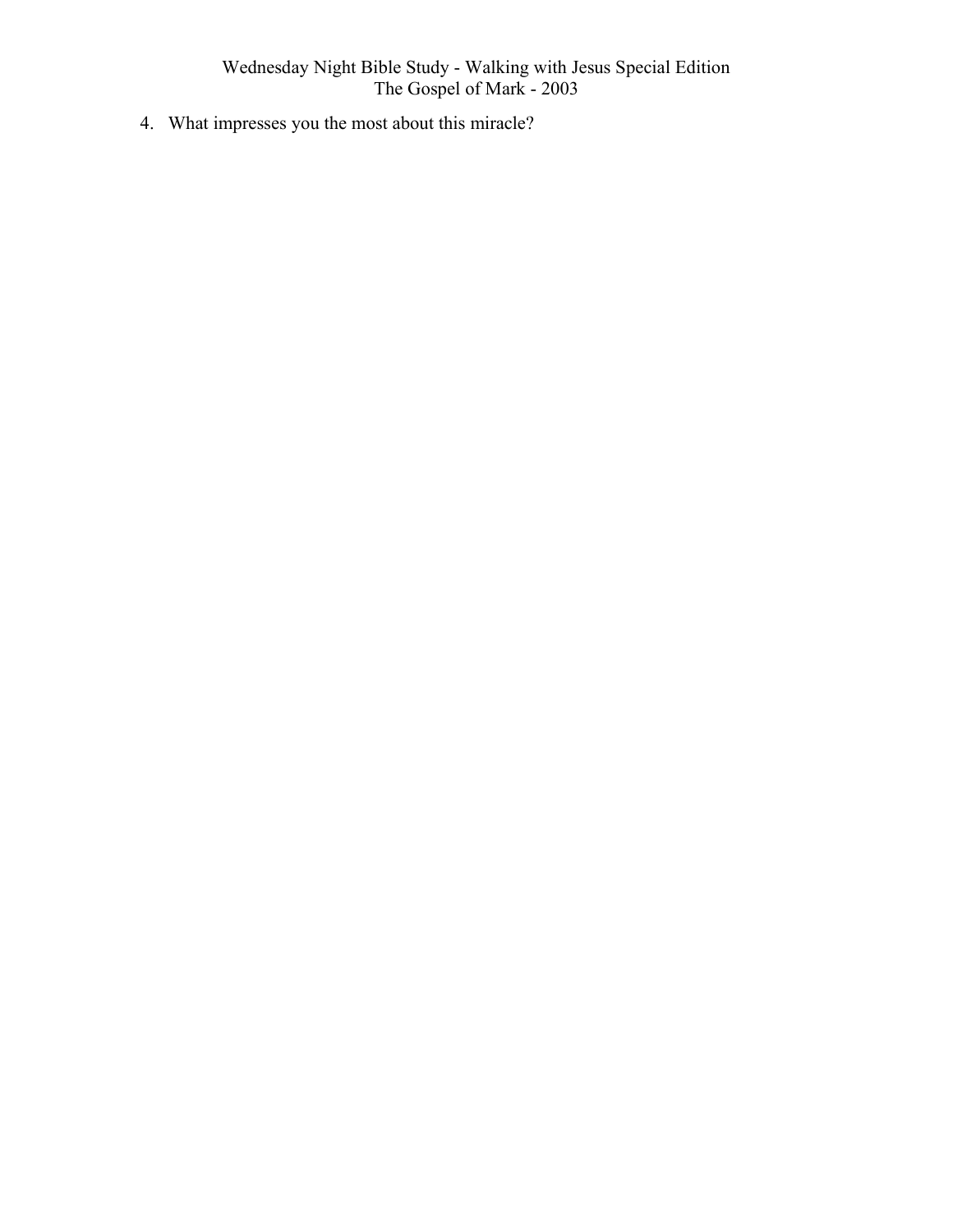# Pericopes - Jesus' Power Illustrated Mark 5

#### Jesus Sends the Demons into a Herd of Pigs (1-20)

/ Matthew 8:28-34; Luke 8:26-39

- 4. Where did Jesus and the disciples land?
- 5. How does Mark describe the man possessed by demons? What did he do when he saw Jesus? What is peculiar about the title given to Jesus (el elyown or hupsistos theos) by the demons? (See Genesis 14:18; Daniel 3:26; Acts 16:17; Psalm 78:55, 56)
- 6. What was the name of the demons? What were the demons afraid of? (Matthew 12:43; Revelation 20:10)
- 7. How do these demons get a favor from Jesus? At least how many demons were there?
- 8. What happened to the herd of swine?
- 9. Why would the townspeople be afraid? (Hint: What had they lost?)
- 10. Why then ask Jesus to depart?
- 11. Why did Jesus tell the man he couldn't follow him? And then tell him to tell his story throughout the Decapolis? (1 Corinthians 7:17-24)

#### Jesus Heals a Bleeding Woman and Restores a Girl to Life (21-43)

/ Matthew 9:18-26; Luke 8:40-56

- 1. What obstacles did the synagogue ruler overcome in coming to Jesus? Why does he come? What does he want Jesus to do?
- 2. What lesson do we learn from Jesus here about priorities and interruptions?
- 3. How does Mark describe this woman who wanted to touch Jesus? (Leviticus 15:25- 31)
- 4. What had she heard about Jesus? How much of Jesus did she need to touch to be healed? Did Jesus know who had touched him? Was this healing "accidental"? (John 15:9; Philippians 2:5-11)
- 5. Who among the disciples spoke up? Why was it difficult to see who touched Jesus?
- 6. What did the woman receive for her confession? What did Jesus mean by "go in peace"? See Judges 18:6; 1 Samuel 1:17; 2 Samuel 15:9; Acts 16:36
- 7. Whom did Jesus take with him from the crowd to go toward Jairus' house? What is it about Jesus' statement here ("Do not be afraid, only believe") that should reassure us as  $21^{\text{st}}$ -century Christians?
- 8. Why would Jesus deliberately mislead the crowd of mourners as to the girl's condition?
- 9. Why does Mark include the Aramaic words of Jesus here? What kind of healing do we see here?
- 10. What was Jesus' next command concering the girl?
- 11. What are the differences and similarities between the healing of the bleeding woman and the raising of Jairus' daughter? Why does Mark sandwich the two stories together? What larger point is he trying to make?
- 12. What role does faith play in these healings and in our desire of God to answer our prayers? How important is faith in miracles?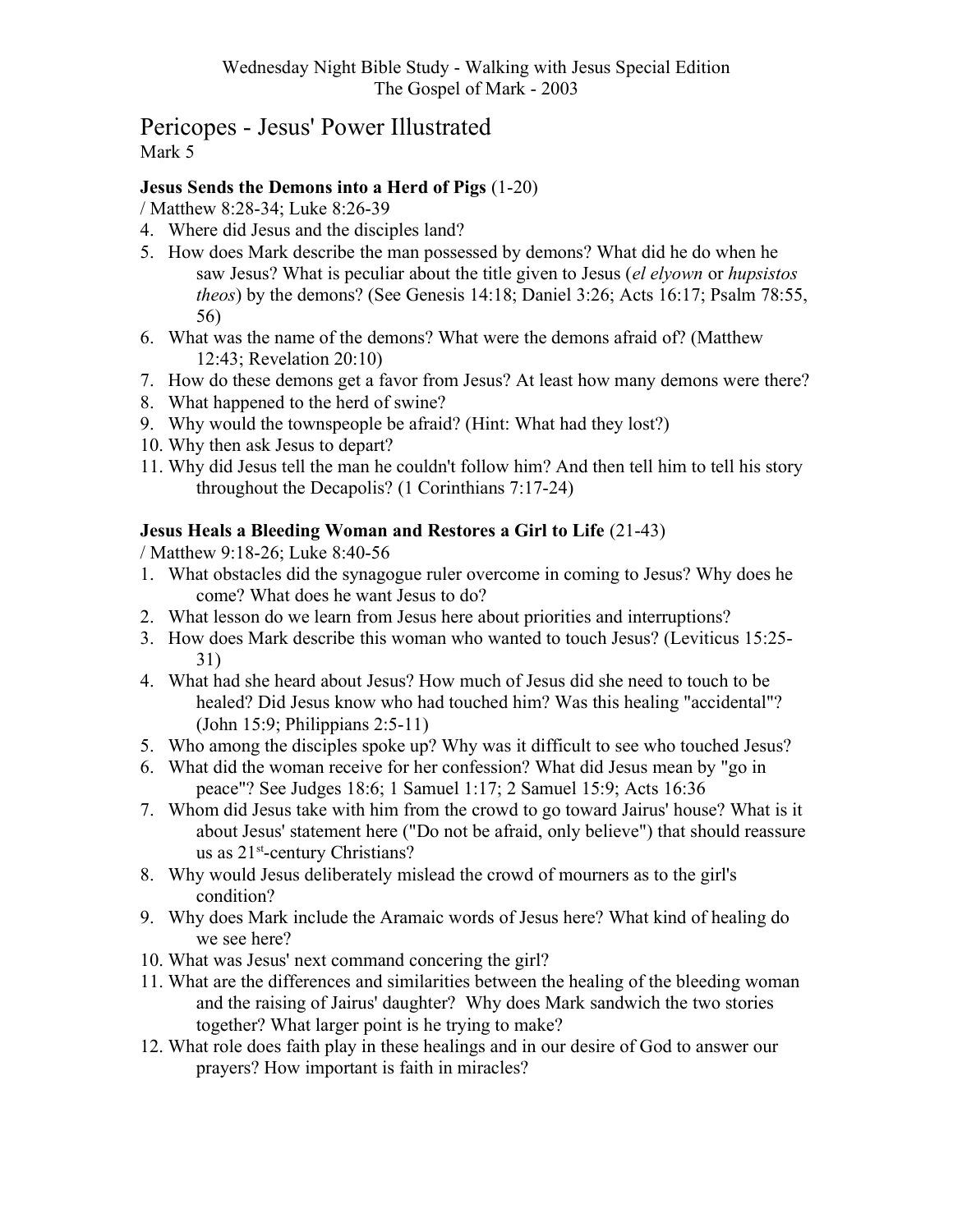# Pericopes - A Transition to Our Mission Mark 6

#### The End of the First Phase of Jesus' Mission The People of Nazareth Refuse to Believe (1-6a) / Matthew 13:53-58

- 1. What has characterized Jesus' ministry up to this point?
- 2. In what ways could Jesus' return to Nazareth be considered the end of His first missionary journey?
- 3. What kind of response did Jesus get from his hometown? Why?
- 4. How did their response affect his ministry in Nazareth?
- 5. What did Jesus mean by "a prophet is without honor in his own country"? How do we see evidence of that today?

# Mark's Third Sandwich

#### Jesus Send out the Twelve Disciples (6b-12) / Matthew 10:1-15; Luke 9:1-6

- 1. How does Mark preface this next phase of Jesus' ministry? (See Mark 1:14, 39) How would these villages' response be different from Nazareth?
- 2. What other prophets in Israel's history passed their power on to their disciples? (2 Kings 2:10) What specific power does Jesus give to His disciples? How long had the disciples been with Him? Were they ready?
- 3. How were the disciples to travel? Since Jesus had been through many of these villages already, what was he expecting of these villages when the disciples arrived?
- 4. What was significant about "shake the dust off your feet"?
- 5. How did the disciples express the same power as Jesus?

#### Herod Kills John the Baptist (14-29) / Matthew 14:1-12; Luke 9:7-9

- 1. Why does Mark call Herod a "King" when in fact he was only a Tetrarch?
- 2. Why did Herod fear the ministry of Jesus?
- 3. Did John (the Immerser) ever perform miracles? Why believe this of him now?
- 4. What moved Herod to kill John (the Immerser)? How does John's fate reflect on the work and mission of the disciples? On Jesus' future?

#### The Disciples Return (30-32) / Matthew 14:12, 13; Luke 9:10; John 6:1

1. In Mark's Gospel, what seems to be Jesus' overriding purpose in retreat? How do the other gospels interpret this event?

#### Two Miracles - One Purpose

Jesus Feeds the 5000 (30-42) / Matthew 14:13-21; Luke 9:10-17; John 6:1-15

- 1. When the disciples first approached Jesus, how did He instruct them regarding this problem?
- 2. How did He feed 5000 men (not counting women and children) with 5 loaves (pita bread) and 2 fish (sardines)?
- 3. Where did this miracle take place? Who was being fed? What OT images does this miracle remind you of? (See Exodus 16:13-15; 2 Kings 4:42-44; Isaiah 25:6-9; Ezekiel 34:23-24) In light of these passages, what message was Jesus trying to get across to these people?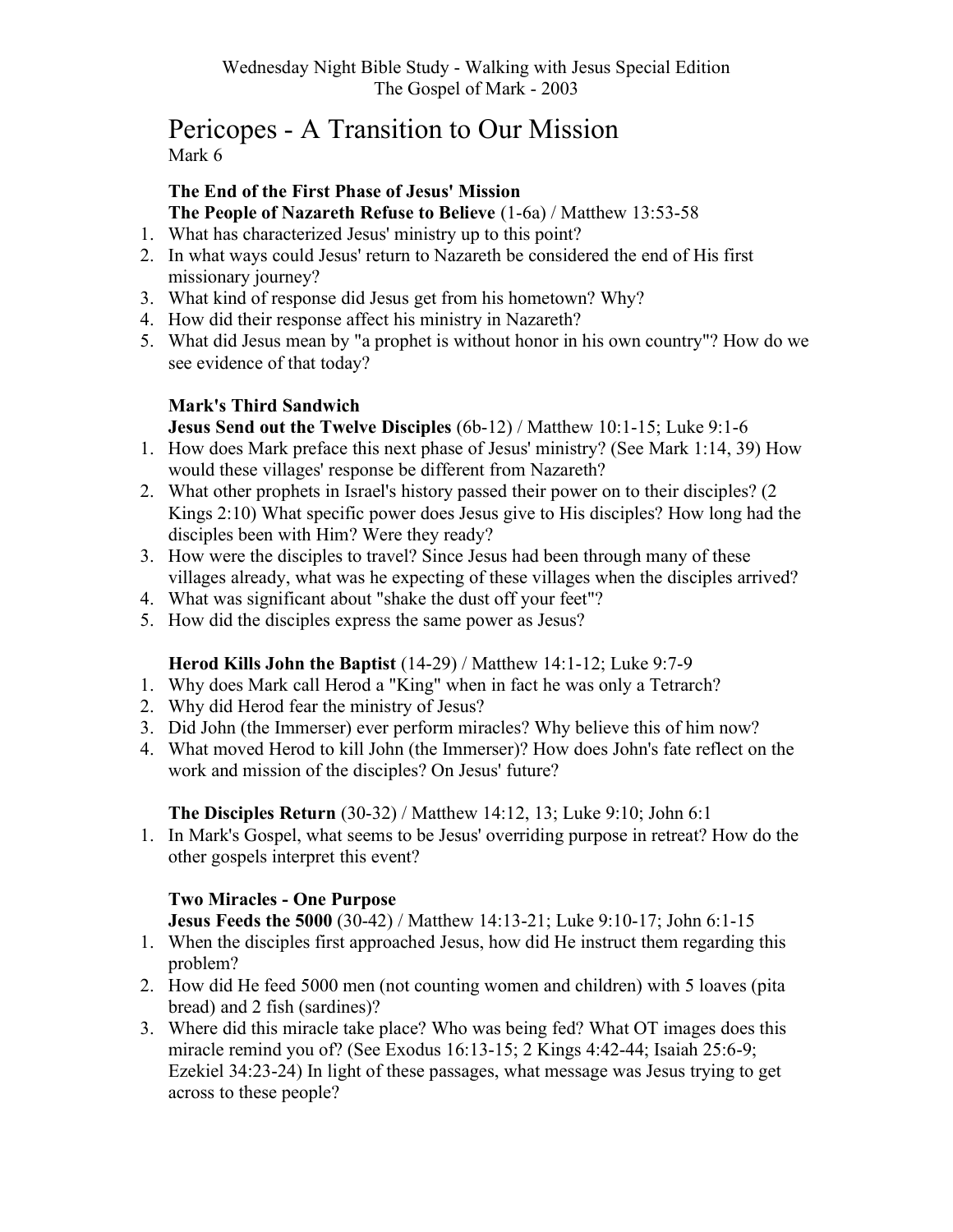Jesus Walks on Water (45-52) / Matthew 14:22-33; John 6:16-21

- 1. How soon after the feeding did Jesus send off the disciples? What did Jesus proceed to do?
- 2. Why hadn't the disciples made any progress? What time was it?
- 3. What did the disciples believe Jesus to be when they saw Him?
- 4. What was He doing? (Job 9:8, 10-11) Why was Jesus planning on "passing by"? (Exodus 33:18-23)
- 5. How did Jesus respond to their fear? (Exodus 3:14)
- 6. Why didn't the disciples understand what was going on? (Exodus 11:10)
- 7. What Main Point was Jesus trying to get across to his disciples through the feeding and the walking? What two miracles was Jesus referring to with these two miracles? Who is the only on who can do any of them?

#### **Transition**

#### Jesus Heals All Who Touch Him (53-56) / Matthew 14:34-36

- 1. When did the disciples last sleep?
- 2. What did the sick beg to do? Who were the only ones made well? What does this say about the faith of Gennesaret?

How do we know Mark is ready to start a new section?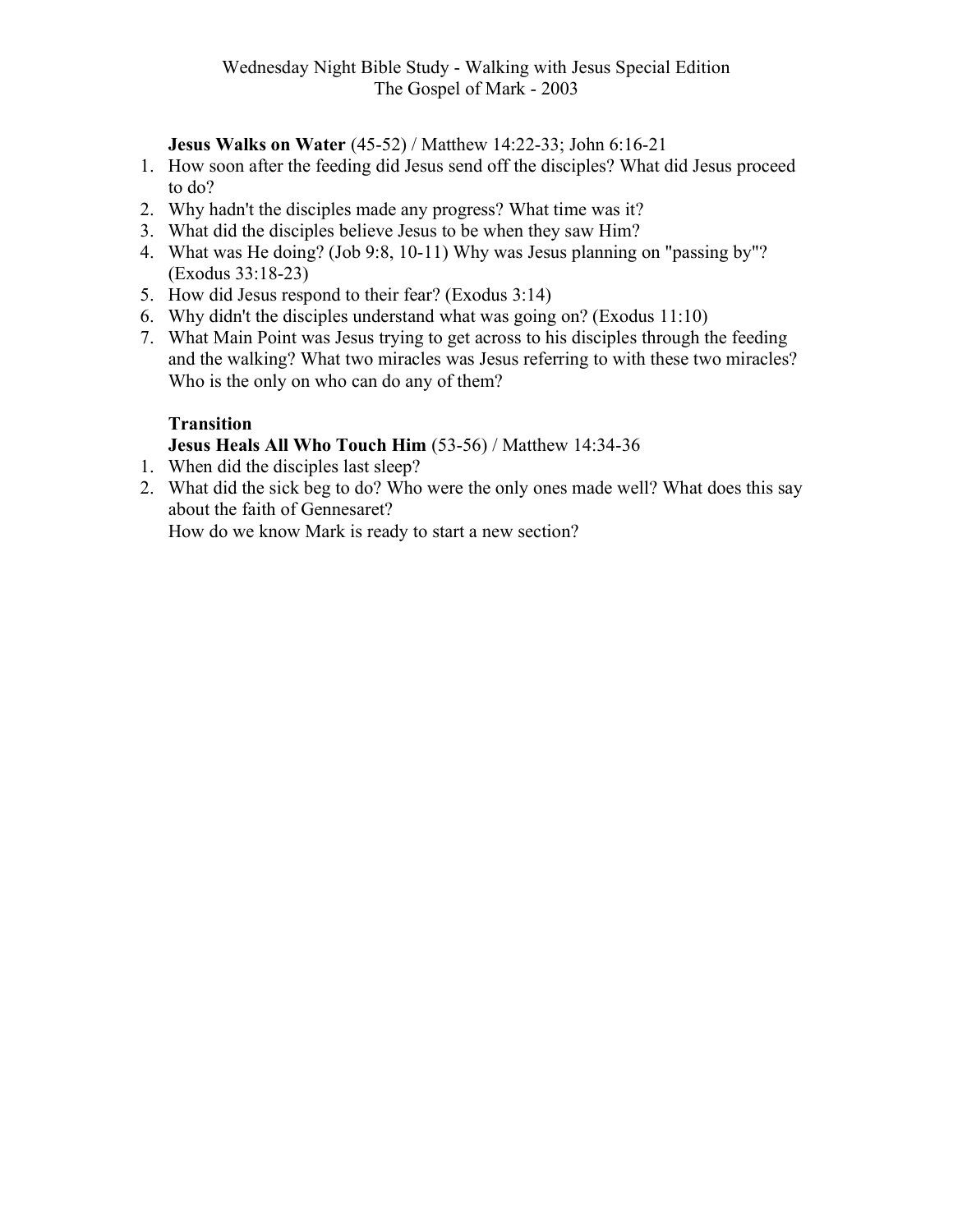#### Mark 7

#### Jesus Teaches about Inner Purity / Matthew 15:1-20

- 1. Where did the Pharisees and scribes come from? With what did the Pharisees find fault? Why did they have a problem with this? (Exodus 30:17-21)
- 2. How were Isaiah's words an appropriate response? (Isaiah 29:13) What did the Pharisees "lay aside" and what did they favor instead?
- 3. How does Jesus illustrate their problem? What is "Corban"? Is this the only example Jesus could have brought up? How do we see this kind of thing today?
- 4. What kinds of thing "defile" a man? What point is Jesus making here? (Romans 14:17-18)
- 5. How does Jesus explain this "parable" to the disciples? What is "eliminated" from the body that could make you "unclean"? If foods do not make one unclean, then what could we take in to produce the evil thoughts listed by Jesus?
- 6. As Christians, what kinds of sins do we tolerate, while ardently opposing others? (Luke 12:15; Romans 1:29; Ephesians 5:3; Colossians 3:5) How is this like the Pharisees? Would Jesus ask us, "are you so dull?"

#### Jesus sends a Demon out of a Girl / Matthew 15:21-28

- 1. Who lives in Tyre and Sidon? What or who was Jesus trying to avoid while going there? (See Matthew 11:21-22; 15:24)
- 2. What was "unclean" about the spirit in this woman's daughter? Why did the woman seek Jesus' help?
- 3. How did the woman's response to Jesus' "insult" warrant her daughter's healing? (See Matthew 15:28) In what way did the woman address Jesus?

#### The Crowd Marvels at Jesus' Healings / Matthew 15:29-31

- 1. Where did Jesus go after he left Sidon? What race of people would have brought the deaf and mute man? What did they ask for? (Isaiah 35:4-6)
- 2. How did Jesus conduct this healing? What did He command immediately following?<br>3. Instead, what does the crowd proclaim?
- Instead, what does the crowd proclaim?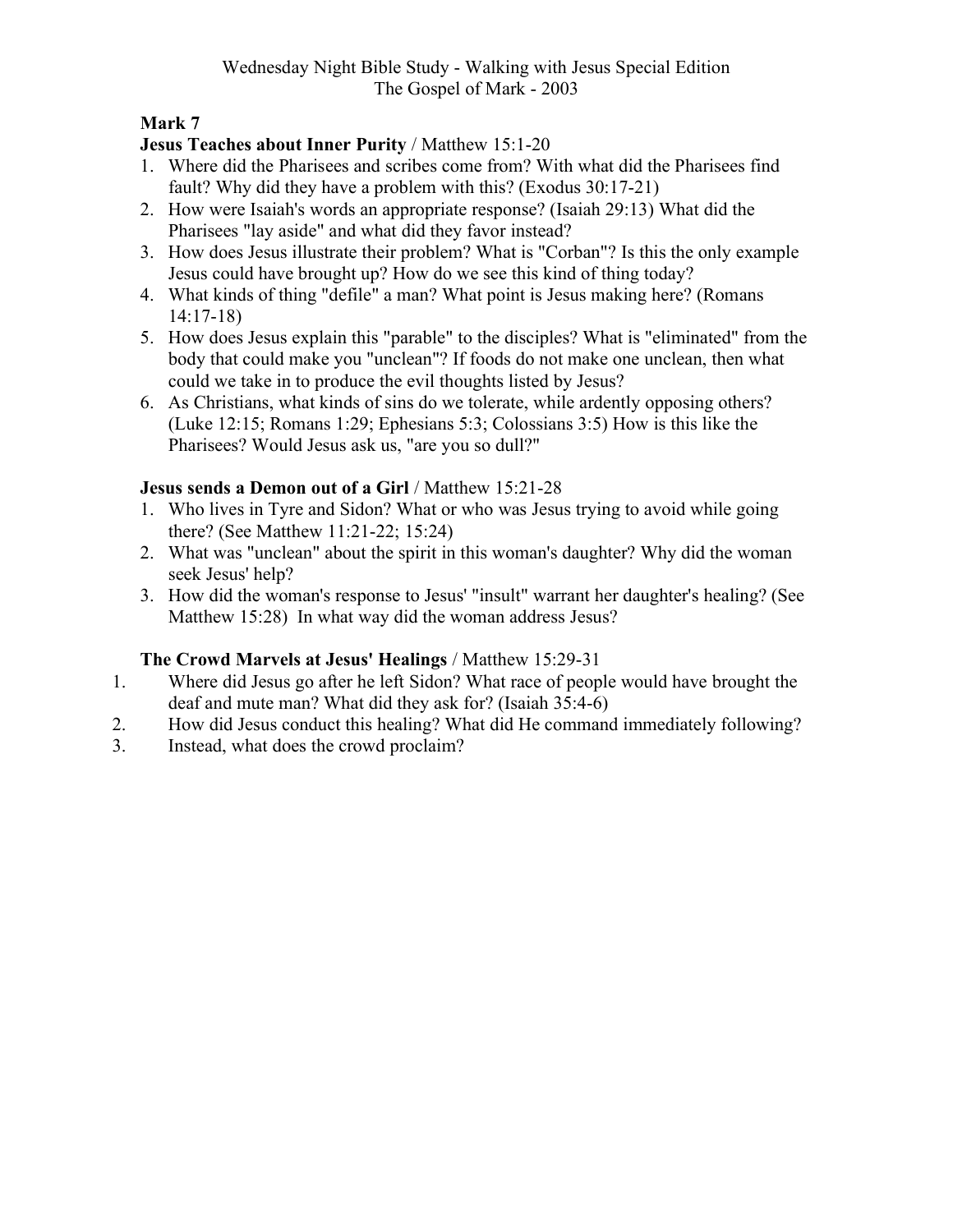#### Jesus Feeds Four Thousand (1-10) / Matthew 15:32-39

- 1. What is similar/ different between this miracle and Mark 6:33-43? (Psalm 111:4, 5) Given the similarities, how is it that the disciples question the ability to feed the crowd? (Numbers 11:21-23; 2 Kings 4:43) How are these baskets different from the earlier miracle? (Acts 9:25)
- 2. If the miracle of 5000 was directed at Jews (John 6:32), who is the miracle of the 4000 directed at?
- 3. Where is Dalmanutha? (Matthew 15:39)

#### Religious Leaders Ask for a Sign in the Sky (11-12) / Matthew 16:1-4

1. Why did the Pharisees come to Jesus? What did they want? (Matthew 12:38, 39; Luke 11:16; John 6:30; 1 Corinthians 1:22) Why did Jesus refuse to grant their request? (Mark 3:22; Deuteronomy 13:1-6)

#### Jesus warns against Wrong Teaching (13-21) / Matthew 16:5-12

- 1. In this mini-parable, what does Jesus describe when referring to "leaven"? What did the Pharisees and Herod believe about Jesus? (See Mark 8:28)
- 2. How do the disciples understand "leaven"? Why? In what way was the diciples lack of understanding like the Pharisees and Herod? (Isaiah 63:17; Jeremiah 5:21)
- 3. How were the numbers 12 and 7 intended to help the disciples to understand the miracles? (Genesis 1; 35:22-26)

#### Jesus Restores Sight to a Blind Man (22-26)

- 1. Where is Bethsaida? (John 1:44) Who might "they" be?
- 2. How did Jesus treat this "blind" man? How is this healing similar/ different to Mark 7:33-36?
- 3. What did Jesus illustrate through this man's illness and healing the vision of the Jews and of the disciples?

#### Peter Says Jesus is the Messiah (27-30) / Matthew 16:13-20; Luke 9:18-20

- 1. Where is Caesarea Philippi? Why ask these questions here?
- 2. What do the disciples' first answers reflect among Jewish belief and practice? (Matthew 14:2; John 1:25)
- 3. How does Peter's answer to Jesus' second question relfect his spiritual insight? (Matthew 16:27; John 6:69; 11:27)
- 4. Why would Jesus tell the disciples to be silent on this issue?

#### Jesus Predicts His Death the First Time (31-38) / Matthew 16-21-28; Luke 9:21-27

- 1. When Jesus predicts his future, what parties specifically will reject him? What will they do to him? What will happen after three days? (For "Son of Man" see Daniel 7:13-14)
- 2. What does Mark mean by "He spoke this word openly"?
- 3. How does Peter's rebuke demonstrate his understanding of "CHRIST"? Why does Jesus address him as "Satan"? (Romans 8:7)
- 4. How does Jesus handle this rebuke with the other disciples?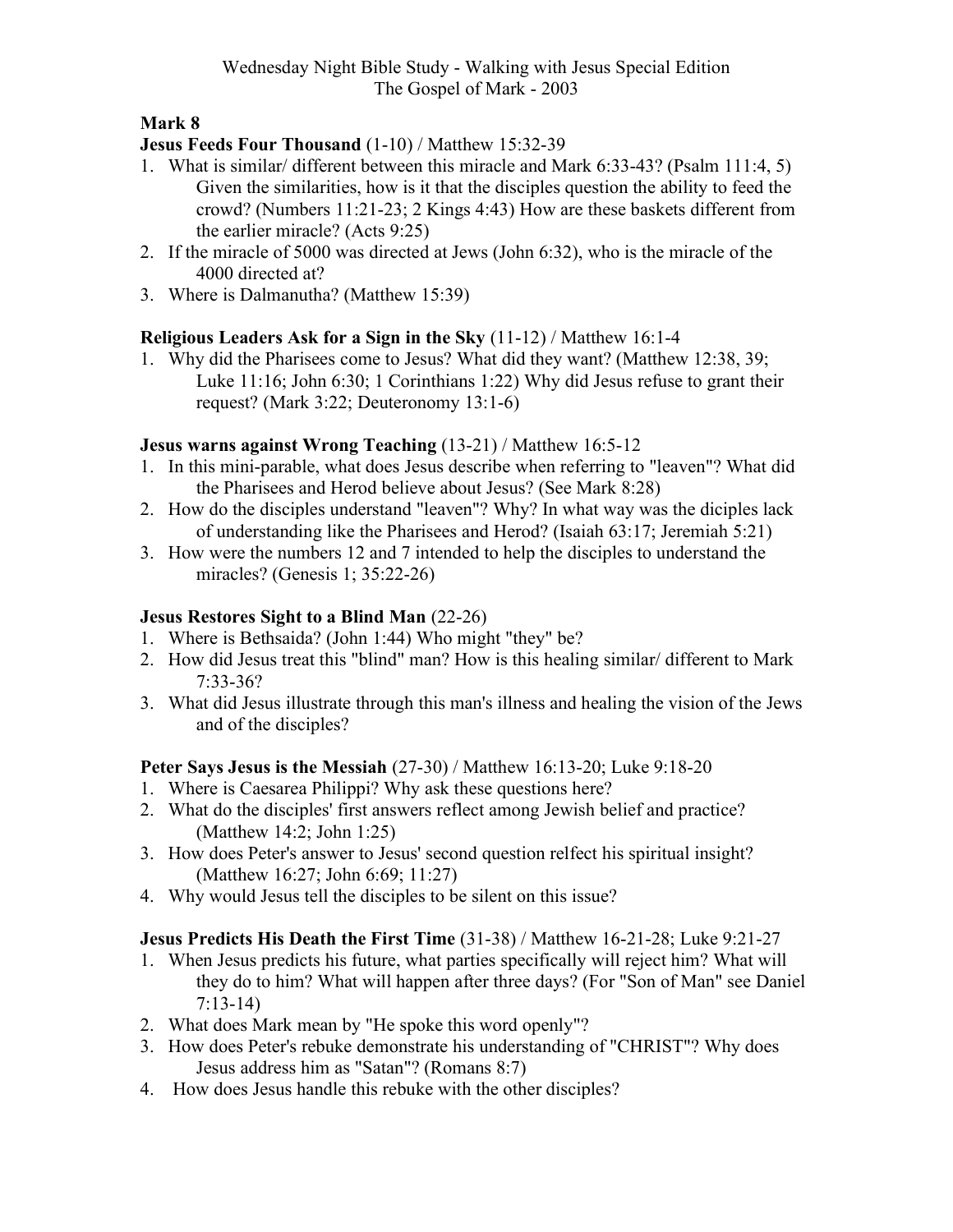- 5. How does Jesus describe the nature of discipleship? (Luke 14:27)
- 6. Of what value is a "soul"? (Revelation 12:11) What is the value of our confession/ shame? (Matthew 10:33; Romans 1:16; 1 Timothy 1:8; 2:12)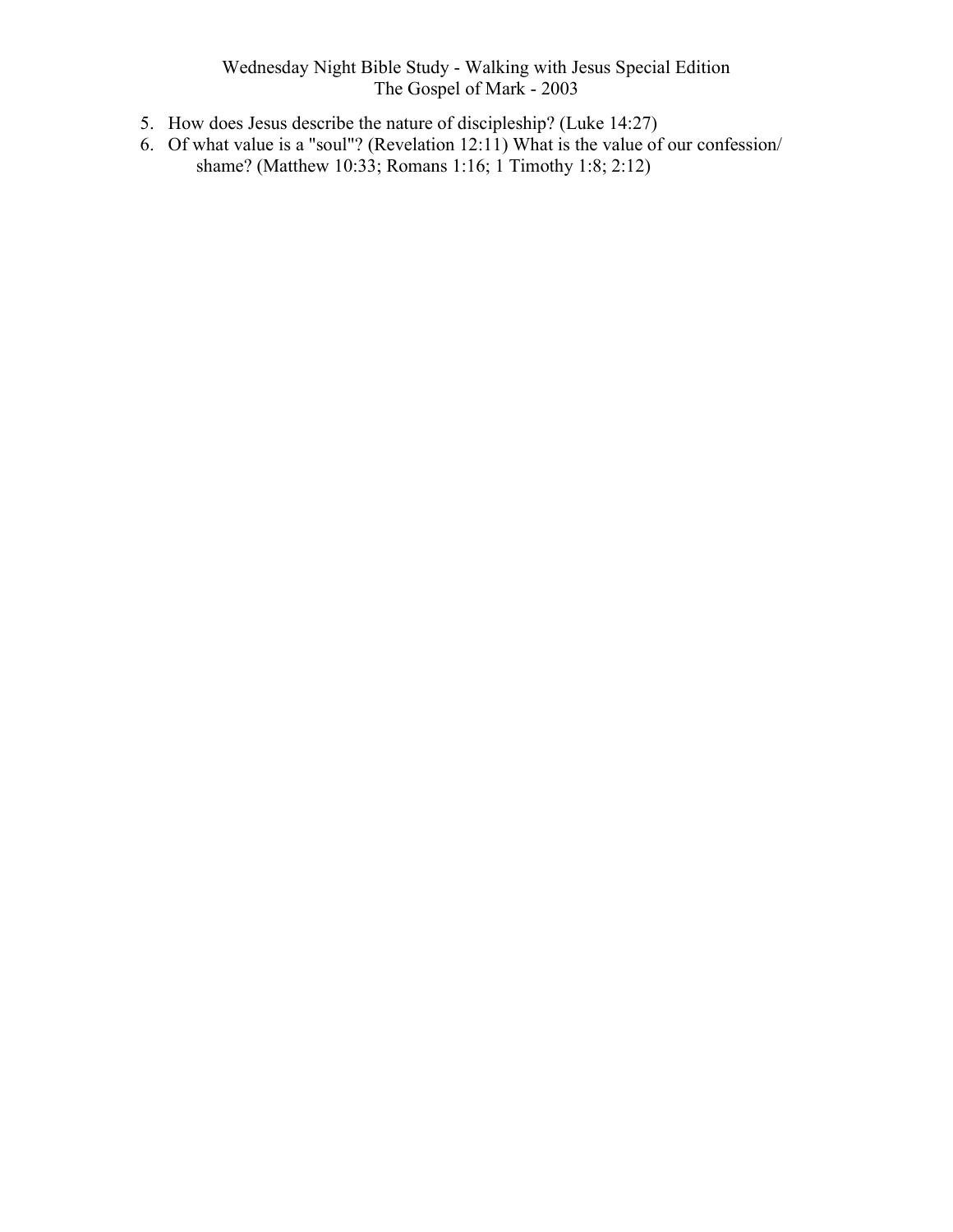#### Jesus' Mysterious Prediction (1) / Matthew 16:28; Luke 9:27

1. What does "the kingdom of God present with power" refer to?

# Jesus is Transfigured on the Mountain (2-13) / Matthew 17:1-13; Luke 9:28-36

- 1. Who did Jesus take with Him to the mountain? What time does Luke set this event?
- 2. How is Jesus' described? (See Daniel 7:9; Exodus 24) What do Elijah and Moses represent? (See also Deut. 18:15-19; Malachi 4:5-6) Why is Elijah mentioned first?
- 3. What did Peter intend to do with these "tabernacles"? (Exodus 33:7)
- 4. What directive is revealed by God Himself? (2 Peter 1:16-18) What message are we intended to listen to? (8:31) How does the disciples' response help us believe?
- 5. Why bring up Elijah? In what way was Elijah to "restore all things"? (Malachi 4:5,6) What was the penalty if the people failed to hear him?
- 6. How does Jesus' question carry on the theme of 8:31 in this context?
- 7. Whom did Jesus refer to as "Elijah"? How does this teach us, in some ways, to interpret prophecy?

#### Jesus heals a Demon-Possessed Boy (14-29) / Matthew 17:14-21; Luke 9:37-43

- 1. What two "enemies" are the other disciples being faced with when Jesus comes back?
- 2. Why are the people amazed at Jesus' return? (See Exodus 34:29-35)
- 3. Why couldn't the disciples now cast out this demon? (See Mark 6:13) (vs. 28, 29) What does Jesus mean by "prayer"?
- 4. How does this demon respond differently than previous demons?
- 5. Who experienced healing here?

#### Jesus Predicts His Death the Second Time (30-32) / Matthew 17:22, 23; Luke 9:44, 45

- 1. What fresh prediction(s) does Jesus add to the circumstances of his own death? (8:31)
- 2. Why would the disciples be afraid to ask about it?

#### The Disciples Argue about the Greatest (33-37) / Mt 18:1-7; Lk 9:46-48)

- 1. How does one qualify for leadership in according to Jesus' words?
- 2. How does Jesus' introduction of the child help the disciples answer their question?

#### The Disciples Forbid Another to Use Jesus' Name (36-41) / Luke 9:49-50

- 1. Why would anyone want to cast out demons in Jesus' name? (Acts 19:13-16)
- 2. What lesson can we learn here about other "Christians"? What is their "reward"?

#### Jesus Warns Against Temptation (42-50) / Matthew 18:8, 9

- 1. How could anyone cause a "little one to stumble"? What is this stumbling?
- 2. How could I "enter life" maimed? How would having two hands, feet, or eyes send you to Hell? (Deut. 14:1, 2; See also Pp 2:12)
- 3. Are there immortal worms in Hell?
- 4. What are "fire" and "salt" symbols of? (See Leviticus 2:13; Ezek 43:24)
- 5. How does salt lose its flavor? How do we lose our saltiness? How difficult is it to make salt salty again?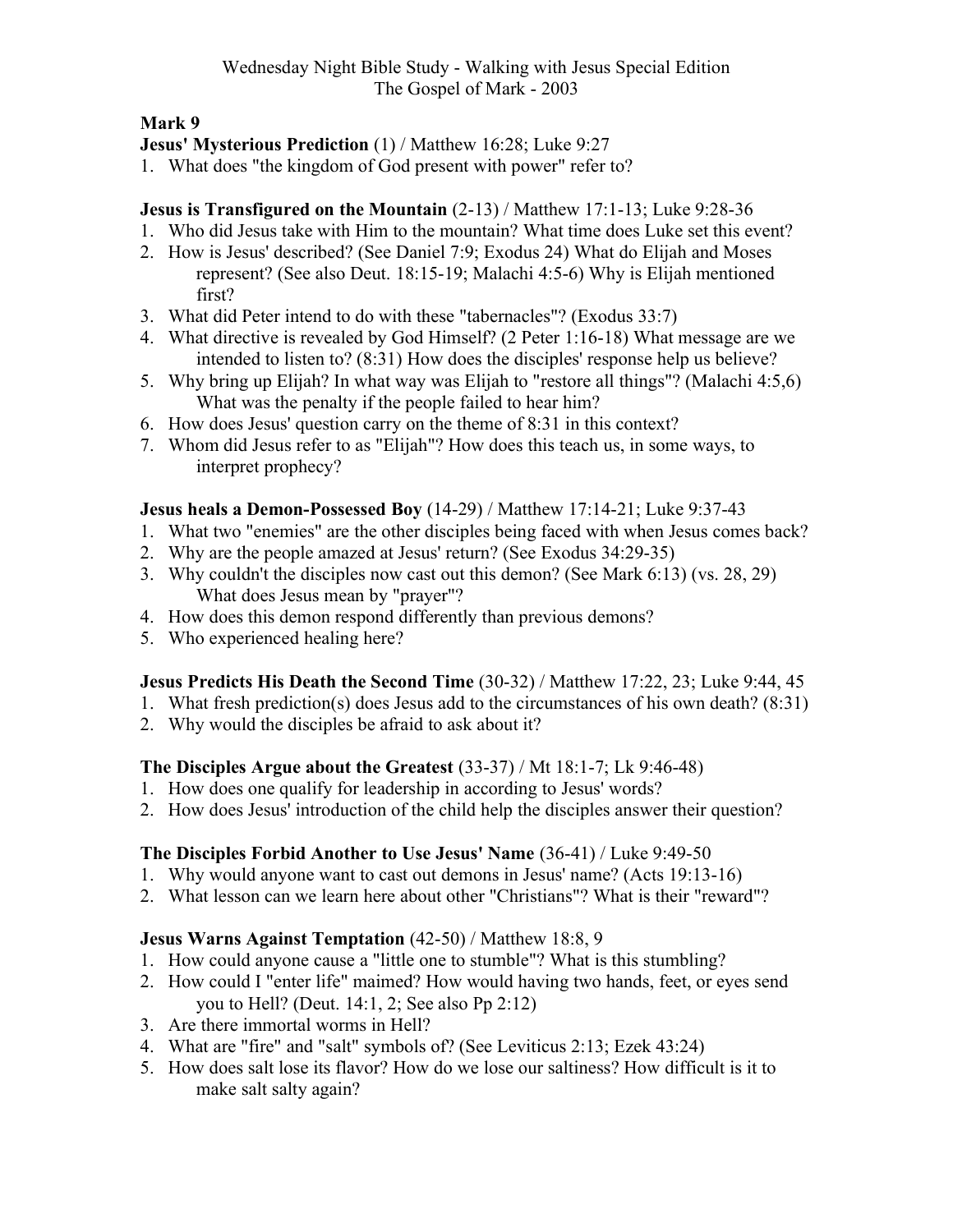6. How does "having salt in yourselves" help you have "peace with one another"? (See 1 Peter 3:8-12; 1 John 2:9-10; 3:14)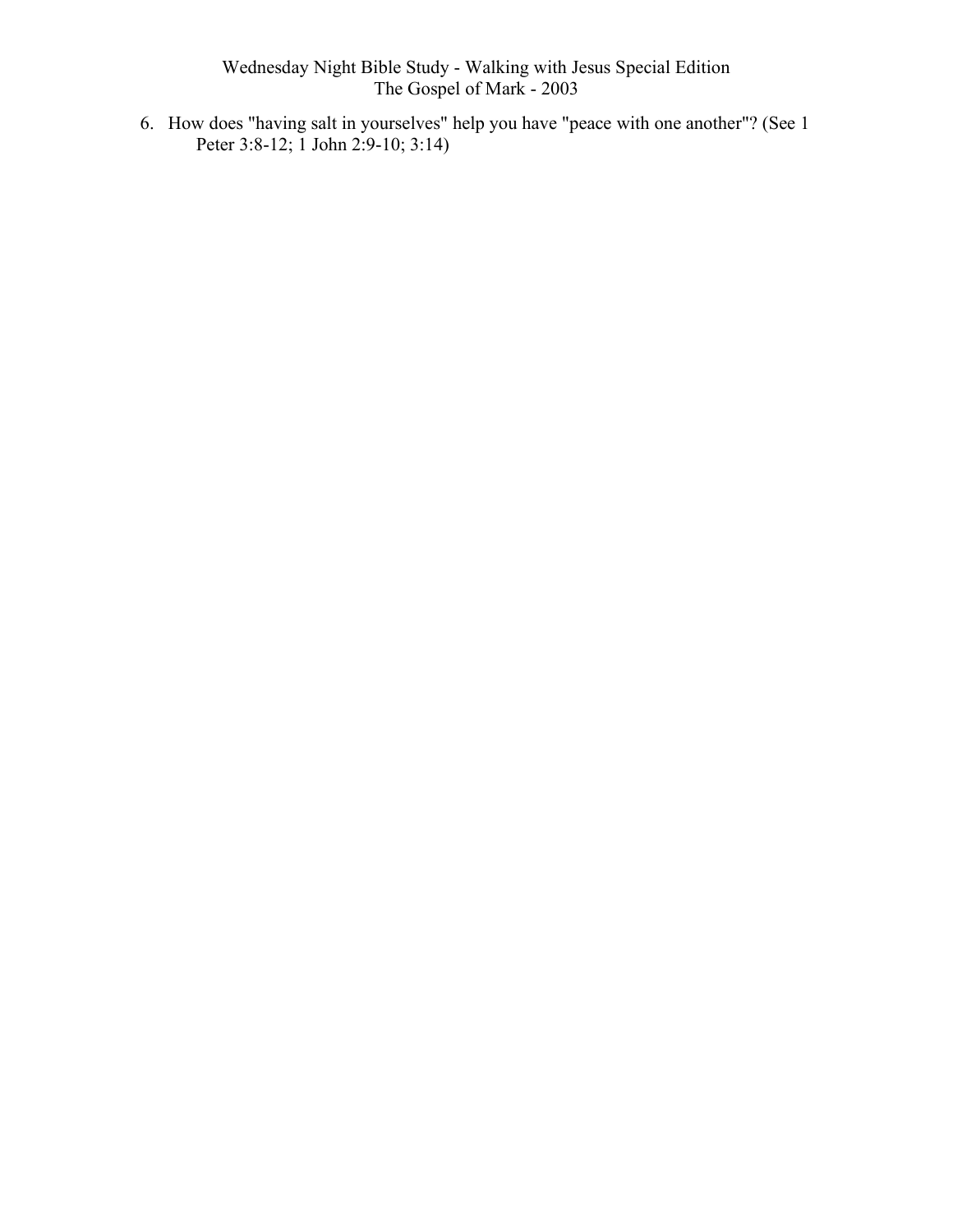#### Jesus Teaches about Marriage and Divorce (1-12) / Matthew 19:1-12

- 1. Where is Jesus heading? What does He know will happen there?
- 2. Why did these Pharisees come to Jesus? Did they answer Jesus' question exactly? (Deuteronomy 24:1-4; Malachi 2:16; Genesis 1:27; 2:23-4)
- 3. How does Jesus equalize men and women with His private teaching?

#### Jesus Blesses Little Children (13-16) / Matthew 19:13-15; Luke 18:15-17

- 1. Why would the disciples "rebuke" children?
- 2. Why does the Kingdom of God belong to children? (9:36-37)

#### Jesus Speaks to the Rich Young Man (17-31) / Matthew 19:16-30; Luke 18:18-30

- 1. What does this man assume about himself? How does he address Jesus?
- 2. What must one do to inherit eternal life? What did Jesus do?
- 3. Why do you think Jesus emphasized God's goodness?
- 4. Why did the man leave sadly? How do you think his practice of faith differed fom Jesus'?
- 5. In what way are all things possible with God?
- 6. How are we to understand God's rewards (and persecutions) in this age and the coming age?

#### Jesus Predicts His Death the Third Time (32-34) / Matthew 20:17-19; Luke 18:31-34

- 1. What new details does Jesus reveal in this third prediction?
- 2. How does this reinforce the lessons of rich men and children?

#### Jesus Teaches about Serving Others (35-45) / Matthew 20:20-28

- 1. What do James and John believe is going to happen in Jerusalem? Why do they believe they could ask for such special positions?
- 2. In Jesus' repeated use of "baptism" in this text, how does Jesus foresee the experience of the next few days? Were these disciples prepared for it? (Psalm 75:6-8; Isaiah 51:17-22; Jeremiah 25:15-28; Ezekiel 23:31-34)
- 3. How will they also drink? (See Acts 12:1,2; 1 John 3:16) And for whom might these places be prepared?
- 4. How does Jesus qualify leadership for these disciples?

#### Jesus Heals a Blind Beggar (46-52) / Matthew 20:29-34; Luke 18:35-43

- 1. What did the Blind Beggar want? How does he address Jesus?
- 2. Why did Jesus heal the man?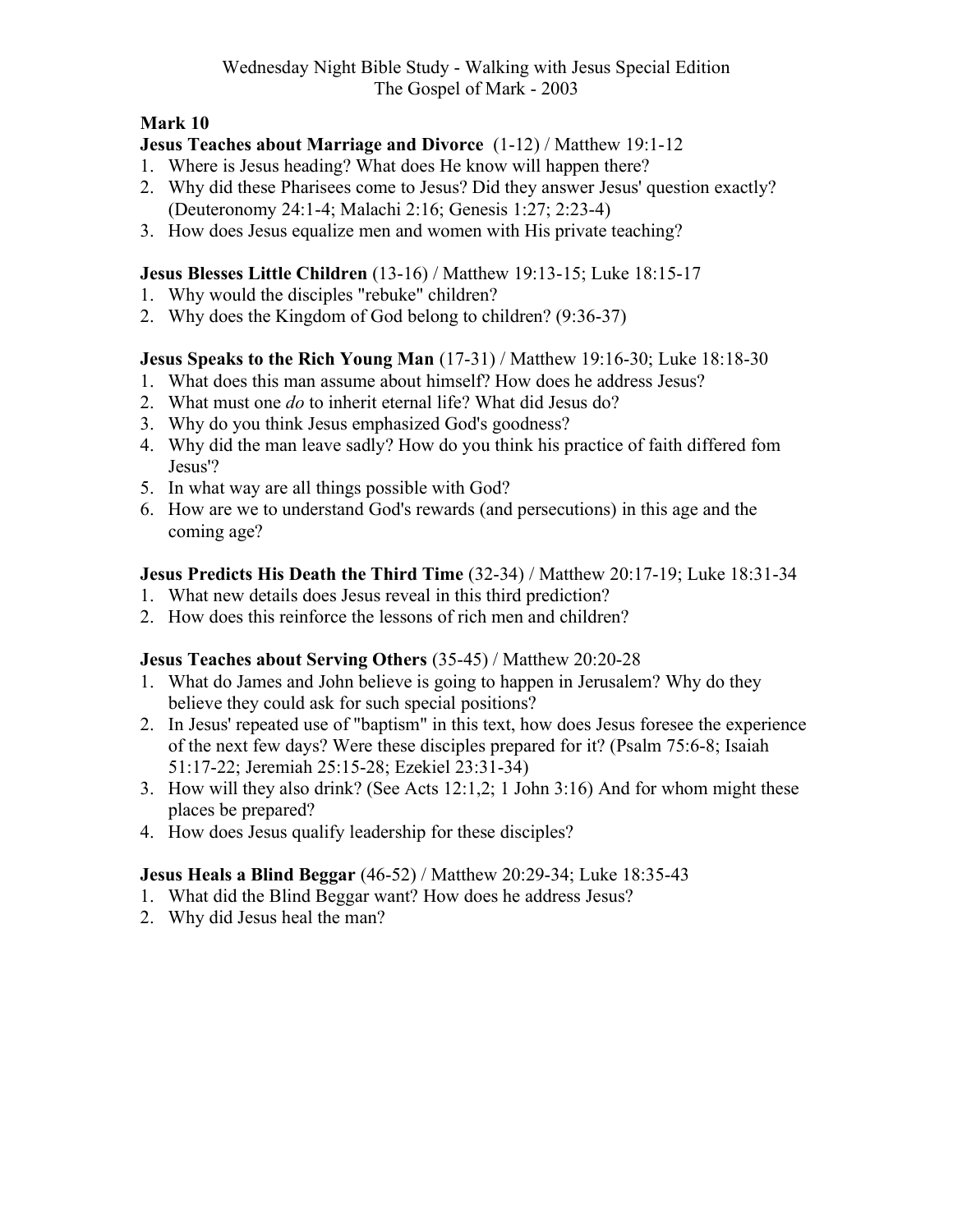## Jesus rides into Jerusalem on a Donkey

(1-11) / Matthew 21:1-11; Luke 19:28-44; John 12:12-19

- 2. Where is Jesus at this point? What did Jesus ask the disciples to do?
- 3. How were the disciples to respond to questions? What did this indicate of Jesus' status? (1 Samuel 8:16)
- 4. What Old Testament images did Jesus allude to and fulfill when he rode into
- Jerusalem? (See Genesis 49:10, 11; 1 Samuel 6:7; 2 Kings 9:6-13; Zechariah 9:9)
- 5. What did Jesus do when he came in to Jerusalem?

# Jesus Clears the Temple Again

(12-19) / Matthew 21:12-17; Luke 19:45-48

- 1. What two elements does Jesus sandwich together in these verses? How does one subject comment on or enhance the other?
- 2. Why a fig tree? Look at Isaiah 34:4; Hosea 2:12; 9:10, 16; Joel 1:7; Jeremiah 8:11-13
	- 3. What two OT Prophets does Jesus quote when pronouncing judgment on the Temple? (See Isaiah 56:7; Jeremiah 7:11) Why quote these statements? (See also Psalm 69:9)

# Jesus Says the Disciples Can Pray for Anything

(20-26) / Matthew 21:18-22

- 1. How do Jesus' statements here apply in this context? What mountain is Jesus referring to?
- 2. How do faith, prayer, and forgiveness characterize a world without Mount Zion?

# Religious Leaders Challenge Jesus' Authority

(27-33) / Matthew 21:23-27; Luke 20:1-8

- 1. Why didn't the religious leaders attack and kill Jesus outright? What then is their tactic here with the question?
- 2. What is the basis for this question to Jesus? What answers could Jesus have given? Why would all those answers be the wrong ones? (Proverbs 18:2; 23:9)
- 3. How does Jesus counter their question? What can't they answer Him? What then has Jesus proven about the religious leaders?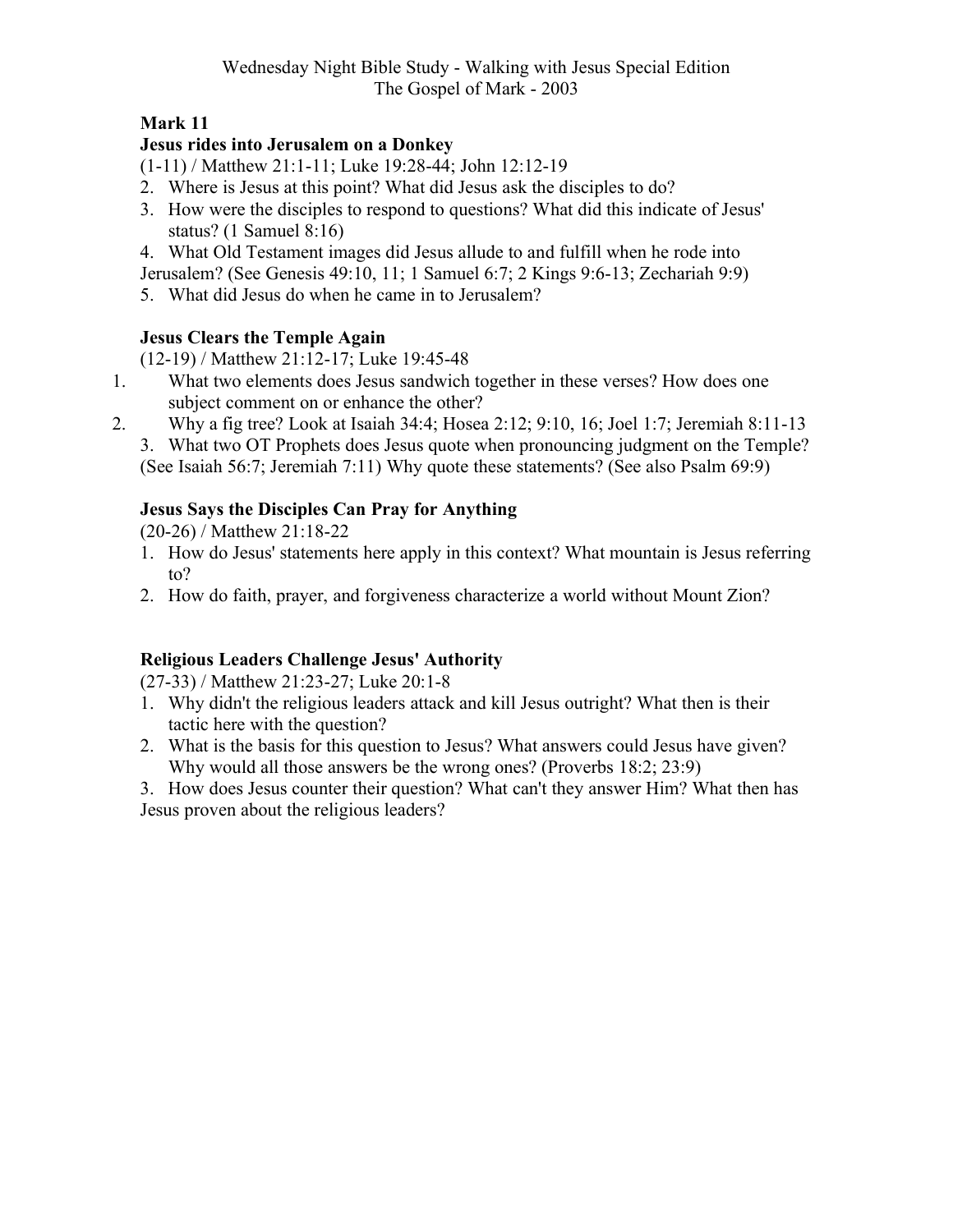#### Mark 12

#### The Parable of the Tenants (1-12)

1. Given the symbols of this parable, what is Jesus really talking about? (Isaiah 5:7; Jeremiah 7:25; 25:4; Amos 3:7; Zechariah 1:6)

2. Why the the tenants the only ones to come under judgment? Why not the Vineyard as well? (See 2 Peter 2:1-3)

3. Why did the landlord feel that a son would be respected more than mere servants? 4. What does Psalm 118:22, 23 add to our understanding here of Jesus' parable? Why would the "builders" reject the "capstone"? (see Ezra 6:16 and Nehemiah 12:27-43)

5. At the conclusion of this pericope, how to the chief priest and teachers of the law act exactly like the tenants, thus fulfilling prophecy?

#### Paying Taxes to Caesar (13-17)

1. Who are the Pharisees? Who are the Herodians? Why is it unusual for these two groups to arrive together?

2. In their attempt at flattery, what do these two groups say, though they don't actually believe them?

3. What is the purpose of this question regarding taxes?

4. How does Jesus score points with pious Jews in asking for a denarius?

5. What belongs to Caesar? What belongs to God?

#### Marriage at the Resurrection (18-27)

1. Who are the Sadducees? What do they believe?

2. What assumption here are made about the resurrection? How does Jesus first refute that assumption?

3. How does Jesus turn Exodus 3:6 into a positive statement regarding the resurrection?

4. What statement does Jesus make to the Sadducees twice?

#### The Greatest Commandment (28-34)

1. What is the purpose of this teacher's question?

2. In our service to God, how do we satisfy this command? (See Deuteronomy 6:4,5) Why is this command greater than "love thy neighbor"? (Leviticus 19:18) How are these two commandment connected?

3. What are "burnt offerings and sacrifices" worth when the first commandments and second commandments are ignored? What are our "burnt offerings and sacrifices"? 4. What more did this teacher need to step into the Kingdom of God?

#### Whose Son is the Christ? (35-40)

- 1. What common assumption was Jesus countering with His question about the Christ?
- 2. How does Psalm 110:1 indicate that Jesus is Lord? (Read the whole Psalm)
- 3. Why was everyone so "delight"ed to listen to Him? (See Mark 6:20)

4. Who two sins does Jesus accuse the teachers of the Law of?

#### The Widow's Offering (41-44)

1. How was the crowds' offering and the rich people's offering different?

2. Why does Jesus praise this widow's offering, especially when He has already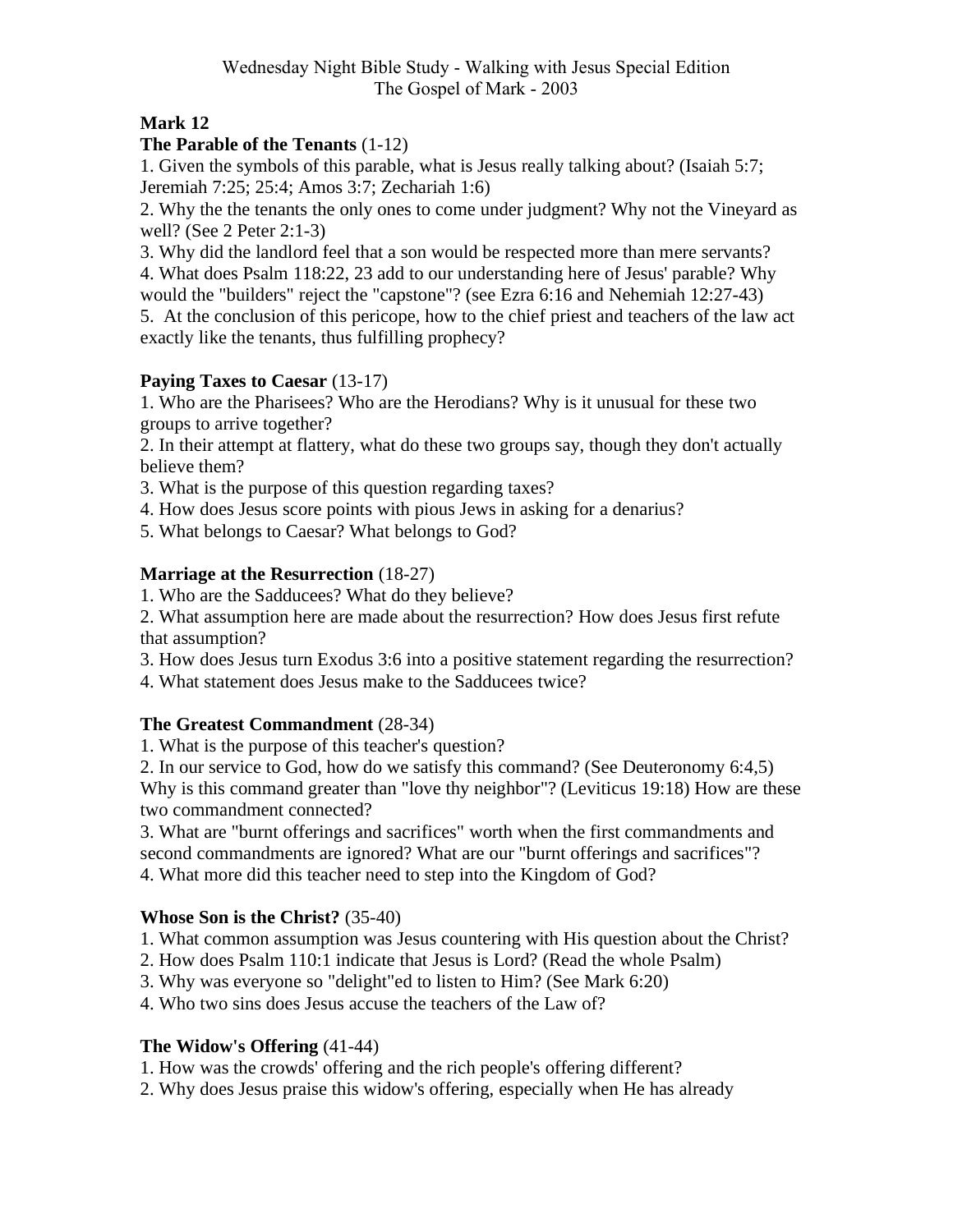pronounced judgment and destruction upon the corrupt and hypocritical Temple cult?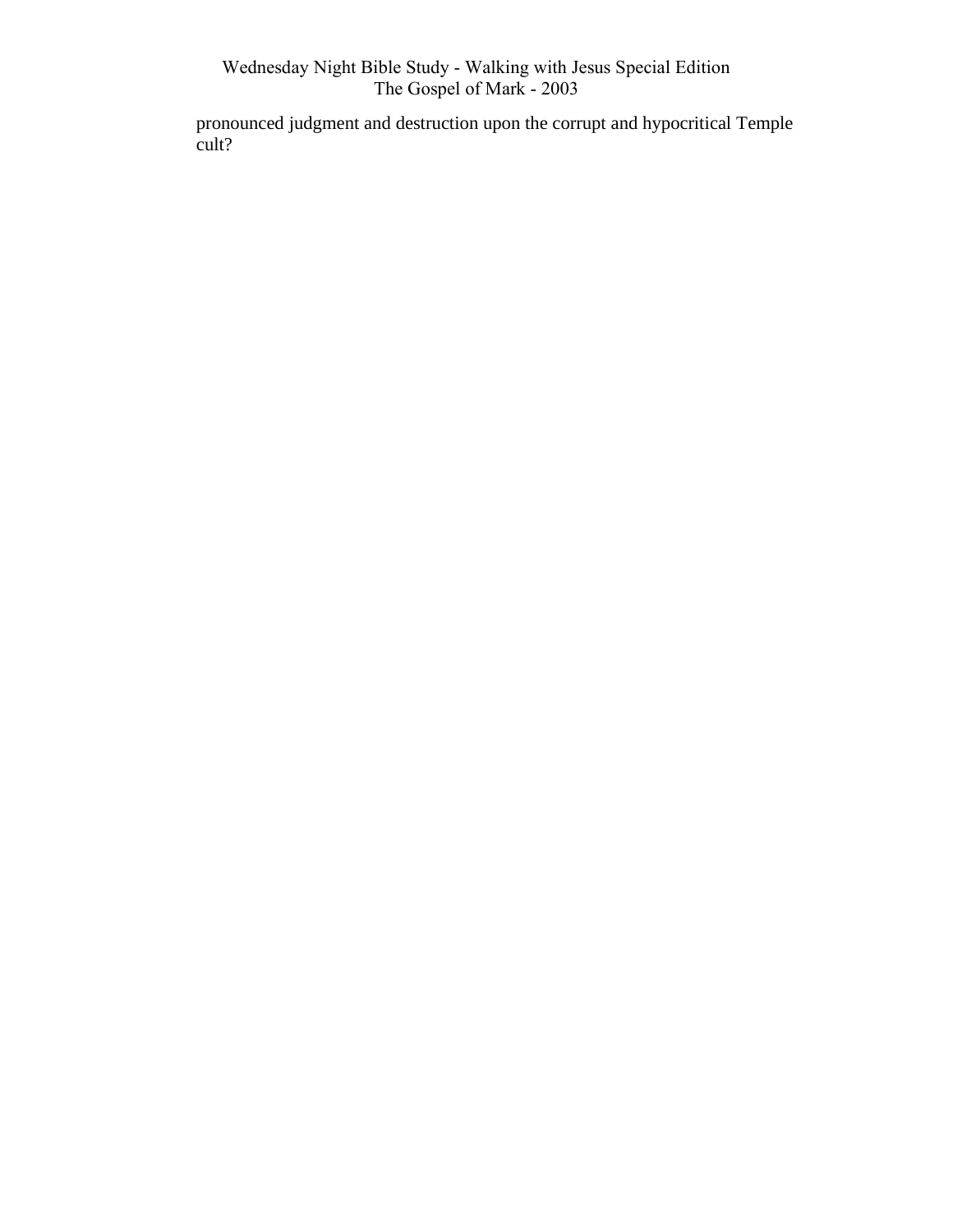# The Question of the Disciples (1-4) / Matthew 24:1-3; Luke 21:5-7

- 1. Why were the disciples so amazed at what they saw? What did Jesus predict would happen to these stones?
- 2. Who came to Jesus later? What two questions did they ask?

The Beginnings of Sorrows (5-13) / Matthew 24:4-14; Luke 21:8-19

- 1. In what name would deceivers come? What will be their purpose?
- 2. What is a "rumor of war"? How might we be comforted that these wars and crises occur? To what does Jesus compare these national and natural crises? (See Isaiah 66:7-11; Hosea 13:9-13)
- 3. According to Jesus' description of the persecution, how did he and the disciples fulfill it? What does Jesus mean by "the gospel must first be preached to all nations"? How do we see this fulfilled in the first century? (Romans 1:8; 10:18; 15:18-24; Colossians 1:6)
- 4. What does the Holy Spirit provide in the hour of trial?<br>5. How will families be broken up in this time of persecut
- 5. How will families be broken up in this time of persecution? (Micah 7:5-7)

# The Abomination of Desolation (14-20) THE SIGN Matthew 24:15-28; Luke 21:20-24

- 1. What is Jesus referring to in Daniel? How is the "reader" to understand this? (Daniel 9:27; 11:31; 12:11) Why should the understanding reader take "flight" when they see this "abomination"?
- 2. Why did God choose to shorten "those days"? Who are the elect? (See Isaiah 42:1; 45:4; 65:9, 22; Colossians 3:12; 1 Peter 1:2) Who will be coming to deceive the elect? Why does Jesus warn the elect beforehand? (Acts 5:34-37)

# The Return of the Son of Man (24-27) Matthew 24:29-31; Luke 21:25-28

- 1. What types of astronomical phenomena does Jesus describe accompanying His return? (Isaiah 13:10; 24:23; 34:4; Ezekiel 32:7-8; Joel 2:30-31; See also Micah 1:1-5; Jeremiah 30:4-7; Joel 2:2 on similar language)
- 2. How will Jesus be arriving? (See Mark 14:61-62; Revelation 1:7) Whom does he send to gather the elect? How are the elect in the heavens?

# The Parable of the Fig Tree (28-31) THE WHEN Matthew 24:32-51; Luke 21:29-36

- 1. How does the fig tree help us understand the description of events preceding Jesus' return?
- 2. How long is a generation? What events did Jesus exclude from "all these things"?
- 3. How does Jesus cement the meaning of His words?
- 4. Which day is Jesus referring to when He says, "that day"? Who knows what day it is? Why do the disciples not know?
- 5. How does the parable of the Master help us understand the need to be watchful?
- 6. What would be the danger of the Master finding the servant "sleeping"?
- 7. At what point in this chapter does Jesus command us to worry about and spend our precious time calculating end-times chronology, rather than getting out and bringing souls into the Kingdom?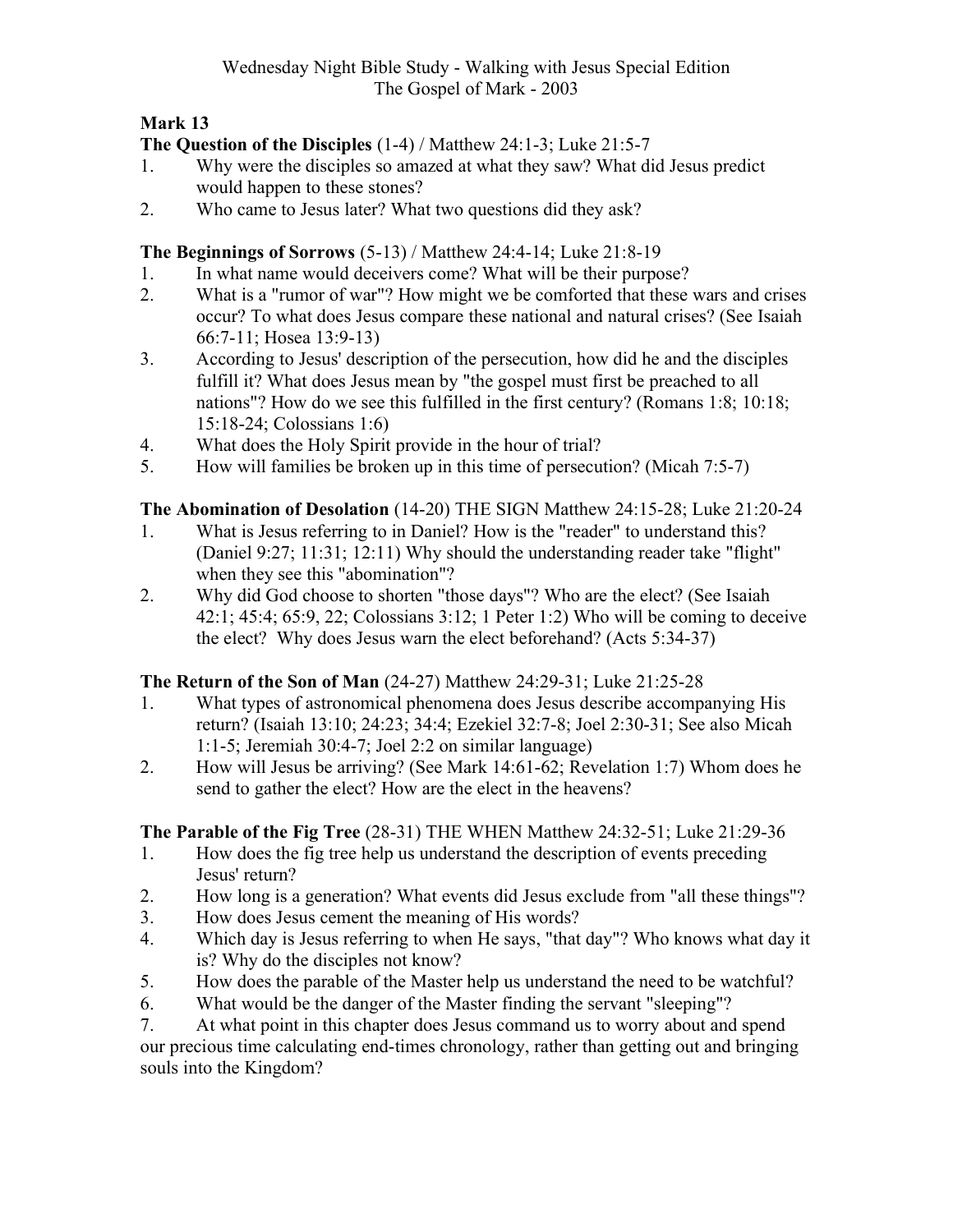Mark's Betrayal Sandwich (1-11)/ Matthew 26:1-16; Luke 22:1-6; John 12:1-11

- 1. What problems do the religious leaders face in capturing Jesus? What do they intend to do with Jesus?
- 2. Why does Mary (John) give such a great offering to Jesus? Why does Judas (John) and the other disciples (Matthew) have a problem with it? (Deuteronomy 15:7-11)
- 3. How does Jesus defends Mary's action? What has she actually done to Him?
- 4. How does this sandwich help to explain Judas' actions in vs. 10? How did this solve the leaders' problems?

Preparation and Passover (12-26)/ Matthew 26:17-30; Luke 22:7-30; John 13:21-30

- 1. How does vs. 12 cast a shadow over the events to follow? Why was it important to the disciples that Jesus eat the Passover? How was "go into the city" a bold move for Jesus?
- 2. What was unusual about a man carrying water? Why would this man's house have a room furnished and prepared? What else do we know about this household? (Acts 1:13, 14; 12:12)
- 3. Why would Jesus warn all the disciples when only one would betray Him? Why would every disciple to the man ask, "Is it I?" How does Jesus' further description implicate a close friend? (Psalm 41:9) How would it have better for "that man" not to have been born?
- 4. How is the "bread" Jesus' body? What does eating it suggest of the disciples? How is the cup of wine His "blood?" How does this blood form a new covenant? (Zechariah 9:11) A covenant between whom? Why did Jesus avoid the fourth cup? (Kingdom, Zechariah 14:4, 9)
- 5. How would the following hymns have encouraged Jesus in this night? (Psalm 116:8- 9; 118:6-8, 22-25)

In the Garden (27-52)/ Matthew 26:31-56; Luke 22:39-53; John 18:1-11

- 1. How does vs. 27 reinforce vs. 19? (Zechariah 13:7-9) Why does Jesus tell the disciples about plans after resurrection?
- 2. Why would Peter be so adamant about confessing his love for Jesus? How does this agree with his past behavior? (Mark 8:31-33; 9:5)
- 3. What kind of place is "Gethsemane"? Why was there a division between Peter, James, and John and the other disciples? What different instructions were given to each group? What was Jesus feeling?
- 4. Why would Jesus pray to avoid the trials ahead? Was not this hour ahead the purpose of His life? (Hebrews 5:7, 8; Philippians 2:5-8; John 3:14-17)
- 5. What "cup" is Jesus referring to? How is this different from the cup in vs. 23? (Mark 10:38; Isaiah 51:17- 23; Jeremiah 25:15; Revelation 14:19)
- 6. Why did Jesus stop to go check on the disciples? What did He find the disciples doing? What were they to watch for? In what ways might they be tempted, that they needing to be praying about? Where would the flesh be weak, whereas the spirit is willing?
- 7. On Jesus' second return, what were the disciples doing? How did they explain it? Was Jesus being kind on his third return to the disciples?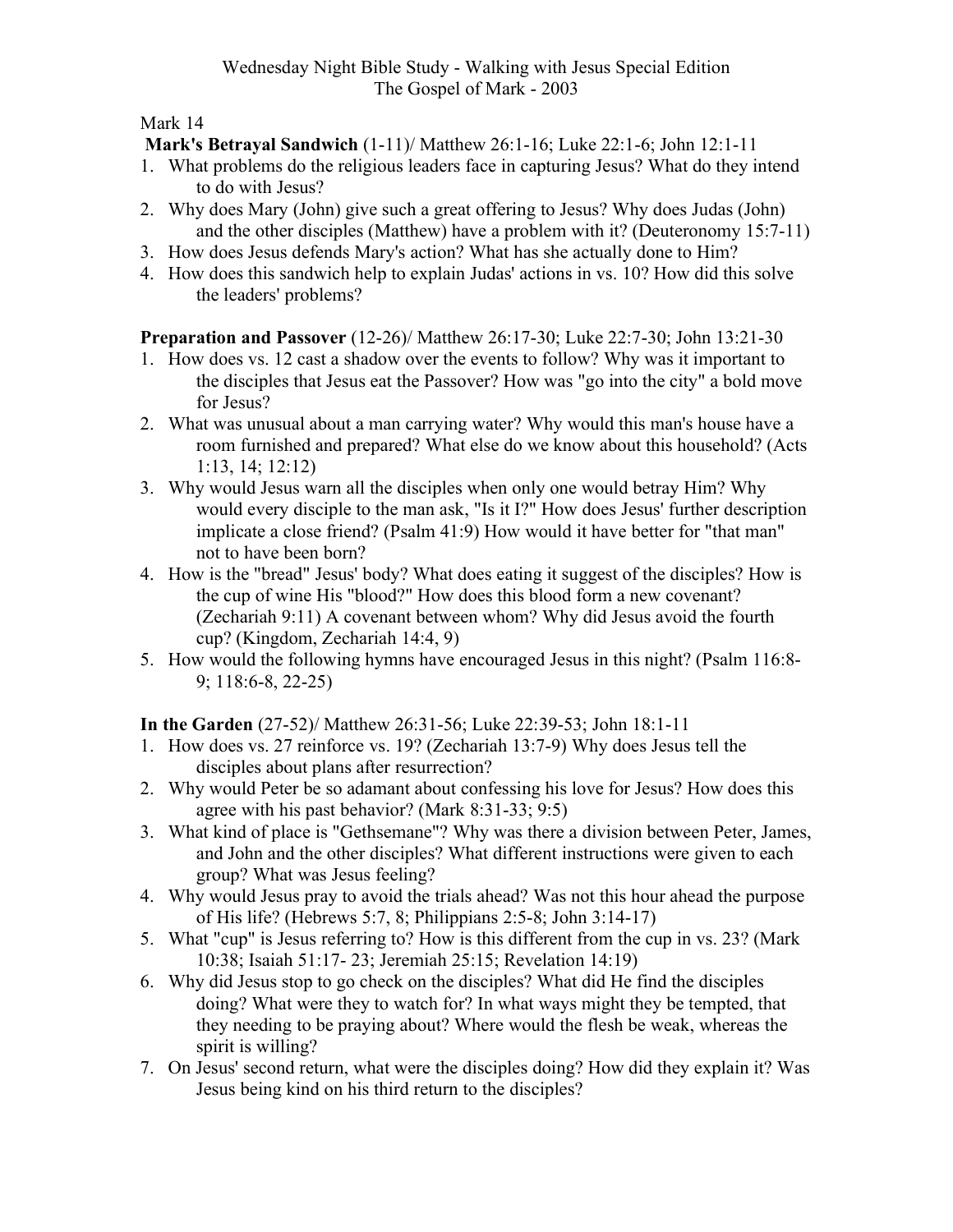- 8. Despite his earlier reluctance, how can we explain Jesus' willingness to go and meet His betrayer?
- 9. What kind of resistance is this "great multitude" prepared to meet? How does Judas point out Jesus? Why would he need to?
- 10. How does Peter try to back up his word? (John 18:10)
- 11. How do these events fulfill Scriptures? (Isaiah 53:7-9; Psalm 22:6-18; Daniel 9:26)
- 12. Why did the disciples flee? Who was this naked young man? (Amos 2:16)

#### Jesus Trial before Caiaphas (53-72)/ Matthew 26:57-75; Luke 22:54-65; John 18:25-27

- 1. What crowd was Jesus up against? What crowd was Peter up against?
- 2. Why could the priests not find a charge against Jesus? What commandment were these witnesses breaking? (Exodus 20:16)
- 3. Why is Jesus silent for one question and vocal for another? What did Jesus predict the high priest would see? (See Psalm 110:1; Daniel 7:3; Isaiah 52:8) How could this be contrued as blasphemy? Why was death recommended for it? (Leviticus 24:13- 16) Why did Jesus accept the beating of the those around Him? (See Isaiah 11:2- 4)
- 4. In contrast with the false witnesses, what did the servant girls truly say of Peter? Why did Peter deny the girl's statement?

5. How did Peter's "speech" belie his origins and his denial? (Matthew 26:73) How did remembering Jesus' word affect Peter's thinking? (2 Corinthians 7:10)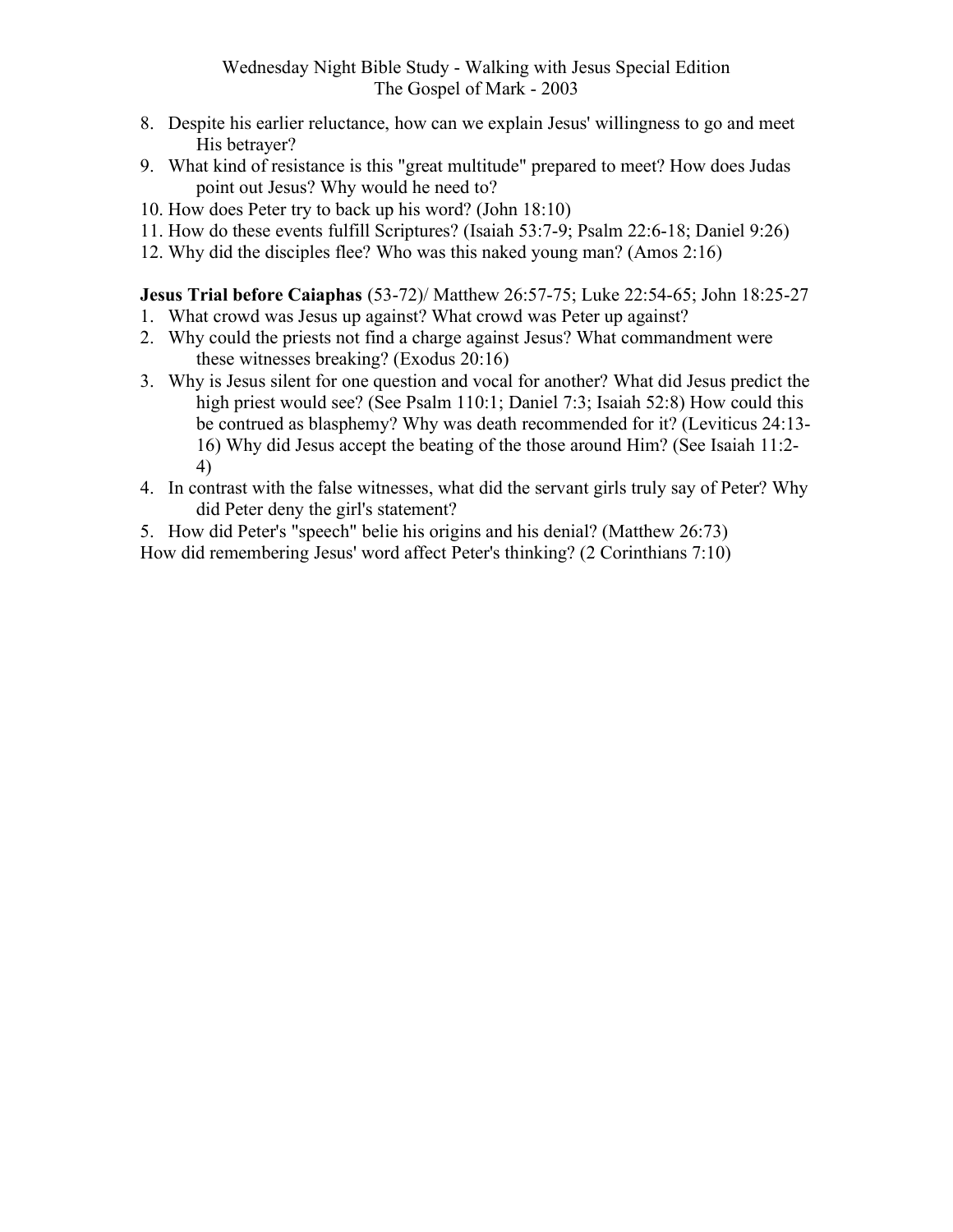#### Jesus before Pilate (1-15)

- 1. What parties are responsible for Jesus conviction? How does this fulfill Jesus' predictions? (Mark 8:31; 9:31; 10:33)
- 2. On what charge is He presented before Pilate? How does this compare with the Sanhedrin's verdict? Does Pilate see through their duplicity? (vs. 10)
- 3. Why was Pilate amazed? How does Jesus' silence fulfill Scripture? (Is 53:7; Ps 39:1,2)
- 4. What was the Passover custom the Jews asked Pilate about? Who else was eligible for release?
- 5. Does the crowd agree with Pilate or do they charge Jesus with an accusation of their own? What penalty does the crowd demand? On what grounds does Pilate have to flog and hand Jesus over?

#### The Soldiers Mock Jesus (16-20)

1. Did it require a whole company to satisfy Pilate's orders? How do the soldiers "honor" Jesus' royal status? In what ways was Jesus abused? Why would the soldiers feel this was necessary?

#### The Crucifixion (21-32)

- 1. How does Simon fit into this story? Where is he from? Who are his children? (See Romans 16:13) Why does Mark alone record these two sons?
- 2. Why did Jesus refuse the wine? How many words does Mark use to describe the hammering and hoisting of Jesus? How do even these verses fulfill Scripture? (Psalm 22:18)
- 3. At what time was Jesus crucified? What was the written charge against Him? Was He alone? (Psalm 22:7; 109:25)
- 4. How were those passing by actually predicting what would happen in three days? (See John 2:19) How are they also Satan in disguise? (Matthew 4:6)

#### The Death of Jesus (33-41)

- 1. To what purpose does Mark quote Jesus' exact words? At what time was this cry made? How is the darkness significant? (Exodus 10:21-23; John 1:3-5)
- 2. What do you make of the comment of the bystanders in vs. 35? What did they expect to see? How would this have affected their understanding of Jesus?
- 3. How is Jesus' loud cry unusual for someone being crucified? Which Temple curtain was torn and how was it torn? What does this say to the Temple cult?
- 4. Was this centurion one of those who mocked Jesus? How would Jesus' cry and death move such a man to state the obvious?
- 5. Who does Mark introduce into this story at this point? How long had they been with Jesus? Were they among the disciples?

#### The Burial of Jesus (42-47)

- 1. Who does Mark introduce at 43? How is this man distinguished? What does he ask from Pilate? Why should Mark describe it as "boldly"?
- 2. Why was Pilate surprised at the news? Who did he ask about Jesus' corpse?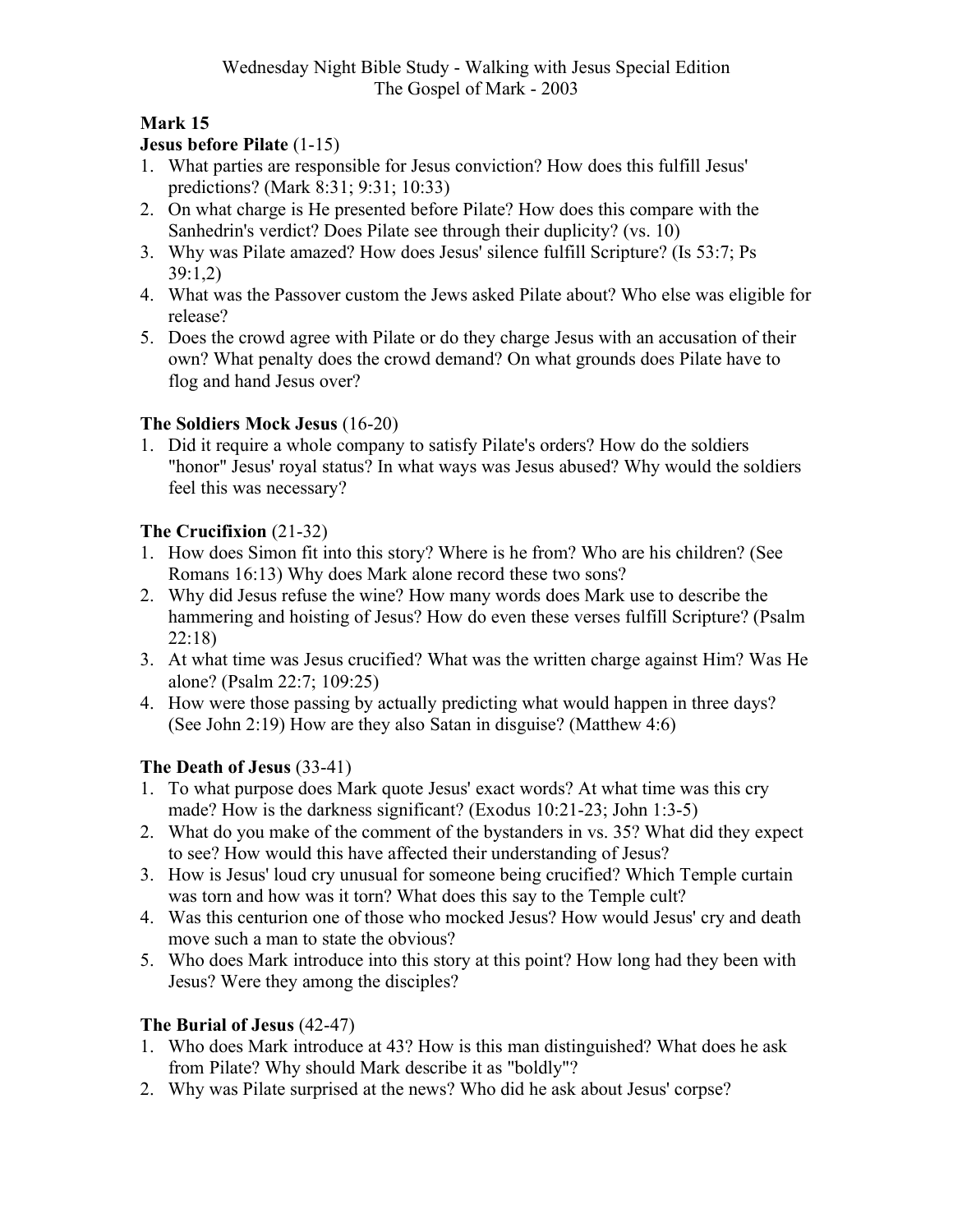3. Where did Joseph bury Jesus? How did Joseph ensure that the body would not be disturbed? Who witnessed the burial?